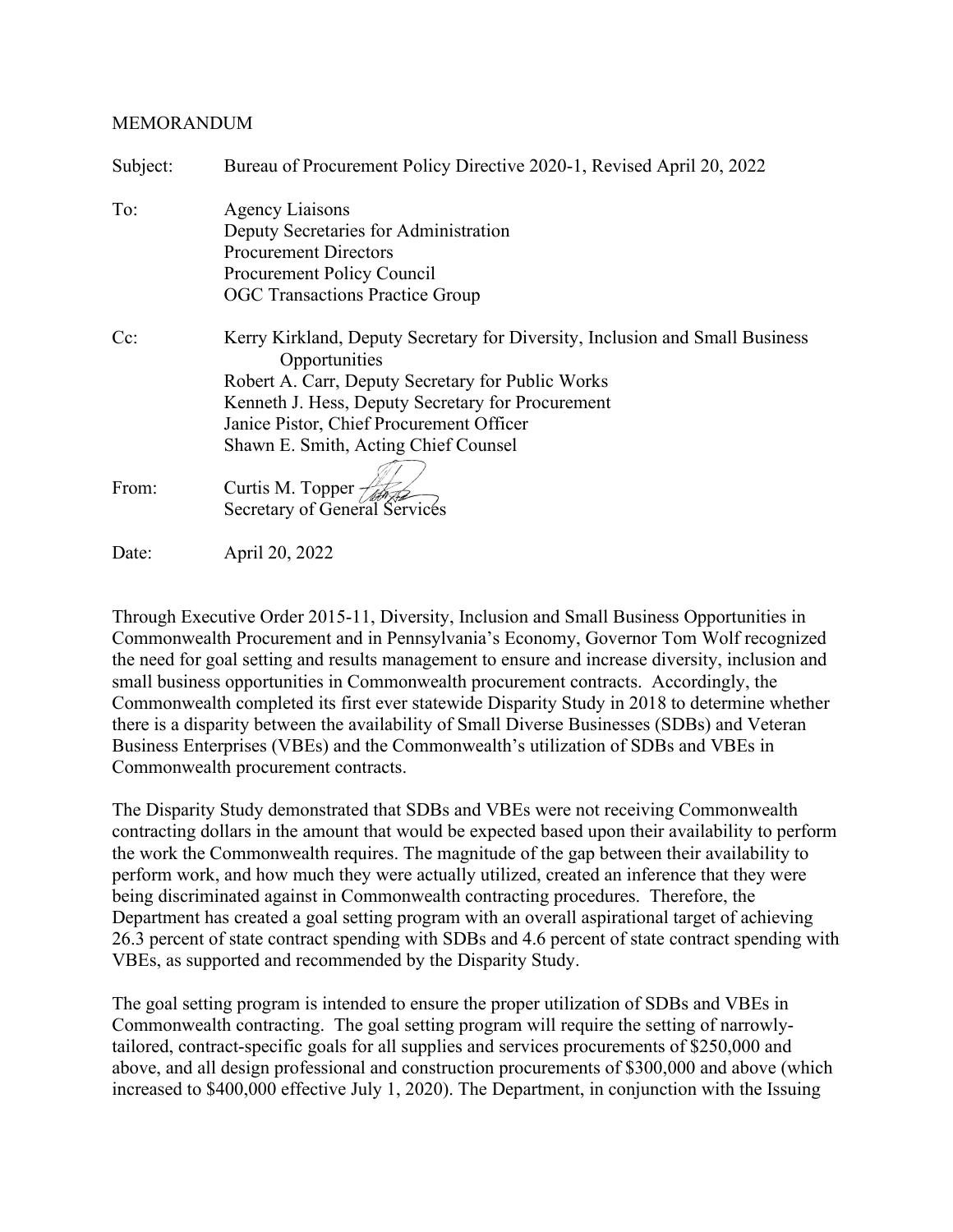Office, will calculate an SDB goal and a separate VBE goal for each contract based upon factors such as the scope of work, geographic location for the work, the availability of SDB or VBE firms, and SDB and VBE utilization on prior similar contracts. Bidders or offerors must agree to meet the contract specific goals or they must demonstrate they made good faith efforts towards meeting the contract specific goals and receive a waiver from the Issuing Office based upon the recommendation from the Department of General Services' Bureau of Diversity, Inclusion and Small Business Opportunities (BDISBO).

The goal setting program will replace the SDB/SB scoring that had been in use in best value procurements in the Commonwealth, returning the 20% of evaluation points to be re-allocated between technical and cost scoring. It will also replace the good faith efforts program for low bid construction projects. SDB and VBE participation will no longer be an optional part of Commonwealth contracting – all bidders or offerors must comply with the goals or receive a waiver in order to be deemed responsive and eligible for contract award.

Goal setting is a better methodology than scoring for SDB/SB participation because it will allow the Commonwealth to award contracts based on the quality and cost of supplies and services while still ensuring that SDBs and VBEs receive an equitable portion of Commonwealth spend. Also, because goal setting can be applied to both low bid and best value procurements, SDBs and VBEs will have significantly more opportunities for participation in areas in which they had historically not received any consideration. Finally, a narrowly-tailored goal setting program supported by the results of a disparity study has been recognized as the foremost constitutional method to ensure the proper utilization of disadvantaged businesses in government contracting.

Therefore, pursuant to Sections 301(a) and 311 of the Commonwealth Procurement Code (62 Pa.C.S. §§301(a), 311), I find and determine as a policy matter that goal setting is critical to ensuring the fair treatment of SDB and VBE businesses in Commonwealth contracting.

Accordingly, effective June 15, 2020, I direct Public Works to implement goal setting on all construction and design professional procurements that meet or exceed \$300,000 (\$400,000 effective July 1, 2020). Additionally, effective August 17, 2020, I direct the Bureau of Procurement and all Agencies to implement goal setting on all procurements that meet or exceed \$250,000.

In addition to the goal setting program for disadvantaged businesses, I also direct the Bureau of Procurement and all Agencies to use the Small Business Reserve program as a race and gender neutral measure to set aside procurements for award only to Small Businesses (SBs), whenever applicable and appropriate, with the goal of achieving at least 15 percent of contract spending with PA-certified small businesses.

I also adopt the attached revised BDISBO Policy, which contains the details of the goal setting program and changes to the existing Internal Guidelines for Small Business Self-Certification and Small Diverse Business Verification – Statement of Policy at 4 Pa. Code, Subchapter D, Sections 58.301-306 and Contract Compliance – Construction Contracts – Statement of Policy at 4 Pa. Code, Subchapter B, Section 68.102. These changes are necessary to support the goal setting program.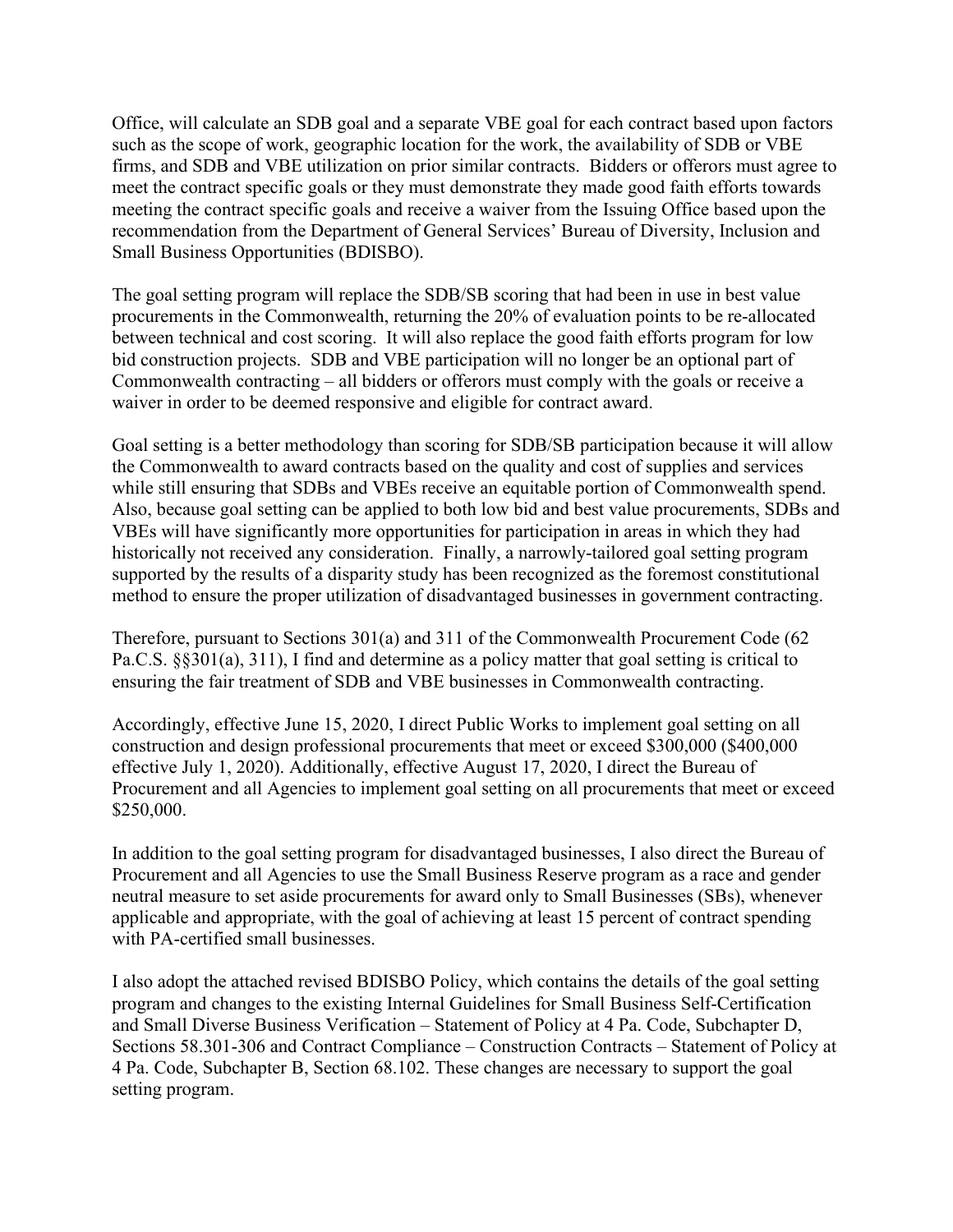In order to simplify procurements and eliminate confusion, I have increased the threshold for agencies to use RFPs and best value RFQs (" $RF(x)$ ") as the default procurement method to purchases of \$250,000 and over. We communicated this change to the agencies effective January 27, 2020. All Agencies are therefore directed to utilize an  $RF(x)$  process to conduct competitive procurements for supplies and services of \$250,000 and over unless a BOP-125 Request to Use Competitive Sealed Bidding (IFB) Method of Procurement for Supplies and Services of \$250,000 and over is approved by the Chief Procurement Officer. This revised Policy Directive 2020-1 therefore supersedes BOP Policy Directive 2018-1 and BOP Policy Directive 2018-2.

In addition, this revised Policy Directive 2020-1 and the attached revised BDISBO Policy amends the following sections of the DGS Procurement Handbook and related forms and processes, which will be revised to implement this change:

- 1. Part 1, Chapter 2: The definition of "Small Business" and "Small Diverse Business" are replaced with those definitions in the revised BDISBO Policy. A definition of Veteran Business Enterprise is also added.
- 2. Part 1, Chapter 3(H): The Bureau of Small Business Opportunities (currently BDISBO) will be setting an SDB participation goal and a VBE participation goal with the assistance of the Issuing Office, will review the SDB and/or VBE participation submittals and required documents, and will evaluate any good faith efforts waiver requests with the Issuing Office. BDISBO will not conduct any scoring activities.
- 3. Part 1, Chapter 6 (A)(2): IFBs will include contract specific goals for SDB and VBE participation and will follow the goal setting program in the revised BDISBO policy.
- 4. Part 1, Chapter 6 (B): BDISBO will not conduct any scoring of SDB and SB Participation submittals. They will instead provide goal setting and submittal review activities as detailed in paragraph 2 above.
- 5. Part 1, Chapter 6: Competitive Sealed Bidding for procurements will only be the usual method of contractor selection for procurements under \$250,000. For procurements of \$250,000 and over, Agencies shall utilize a Competitive Sealed Proposal or  $RF(x)$ process to conduct competitive procurements for supplies and services unless a BOP-125 Request to Use Competitive Sealed Bidding(IFB) Method of Procurement for Supplies and Services of \$250,000 and over is approved by the Chief Procurement Officer.
- 6. Part 1, Chapter 21: The definitions of "Small Business" and "Small Diverse Business" are replaced by the definitions in the attached revised BDISBO policy. All references to the Small Business Procurement Initiatives are replaced by the Small Business Reserve Program in the revised BDISBO policy, and all references to the Small Diverse Business Procurement Program are replaced by the goal setting program set forth in the revised BDISBO policy.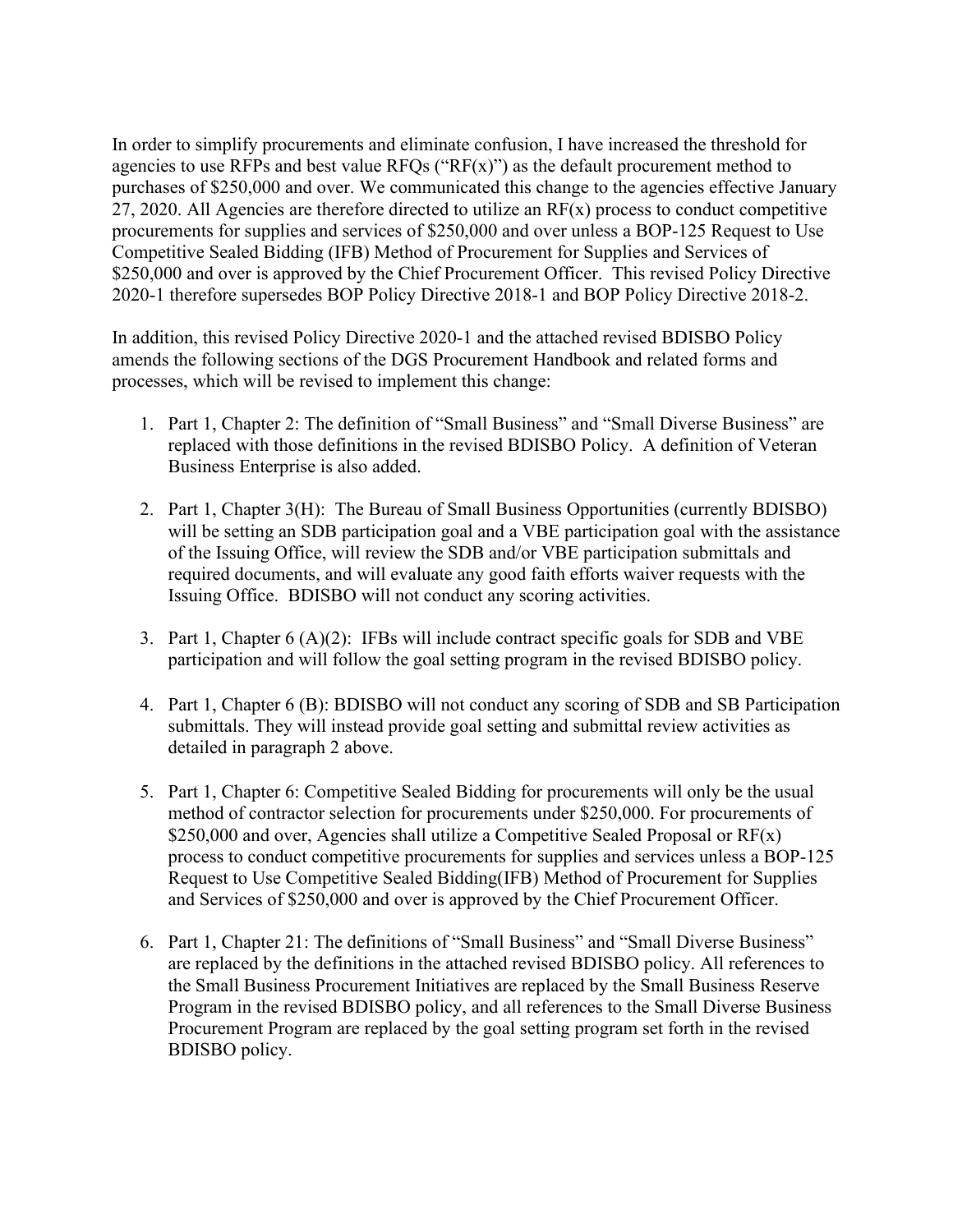- 7. Part II, Chapter 7: Because the new goal setting policy fully replaces the former SDB and SB participation scoring, the 20% (or 200) of total evaluation points are not allocated towards SDB (and SB) participation. The scoring weights for RFPs for services will be 65% technical criterion and 35% cost criterion. The scoring weights for RFPs for materials with services and materials only will be 30% technical criterion and 70% cost criterion.
- 8. Part II, Chapter 7(b)(2)(j), (10)(a): BDISBO will not conduct any scoring of SDB and SB Participation submittals. They will instead provide goal setting and submittal review activities as detailed in paragraph 2 above.
- 9. Part IV, Chapter 9: The Small Business Reserve program in the revised BDISBO Policy supersedes the Small Business Construction Program.
- 10. Part IV, Chapter 14: The definition of "Small Business" and "Small Diverse Business" are replaced with those definitions in the revised BDISBO policy. The Department will not use the Small Diverse Business Program for Low Bid Capital Construction Projects set forth in Subsection (C), but will instead use the goal setting program set forth in the revised BDISBO policy.

In the event of a conflict between the revised BDISBO policy and provisions of the Procurement Handbook, the revised BDISBO policy shall take precedence.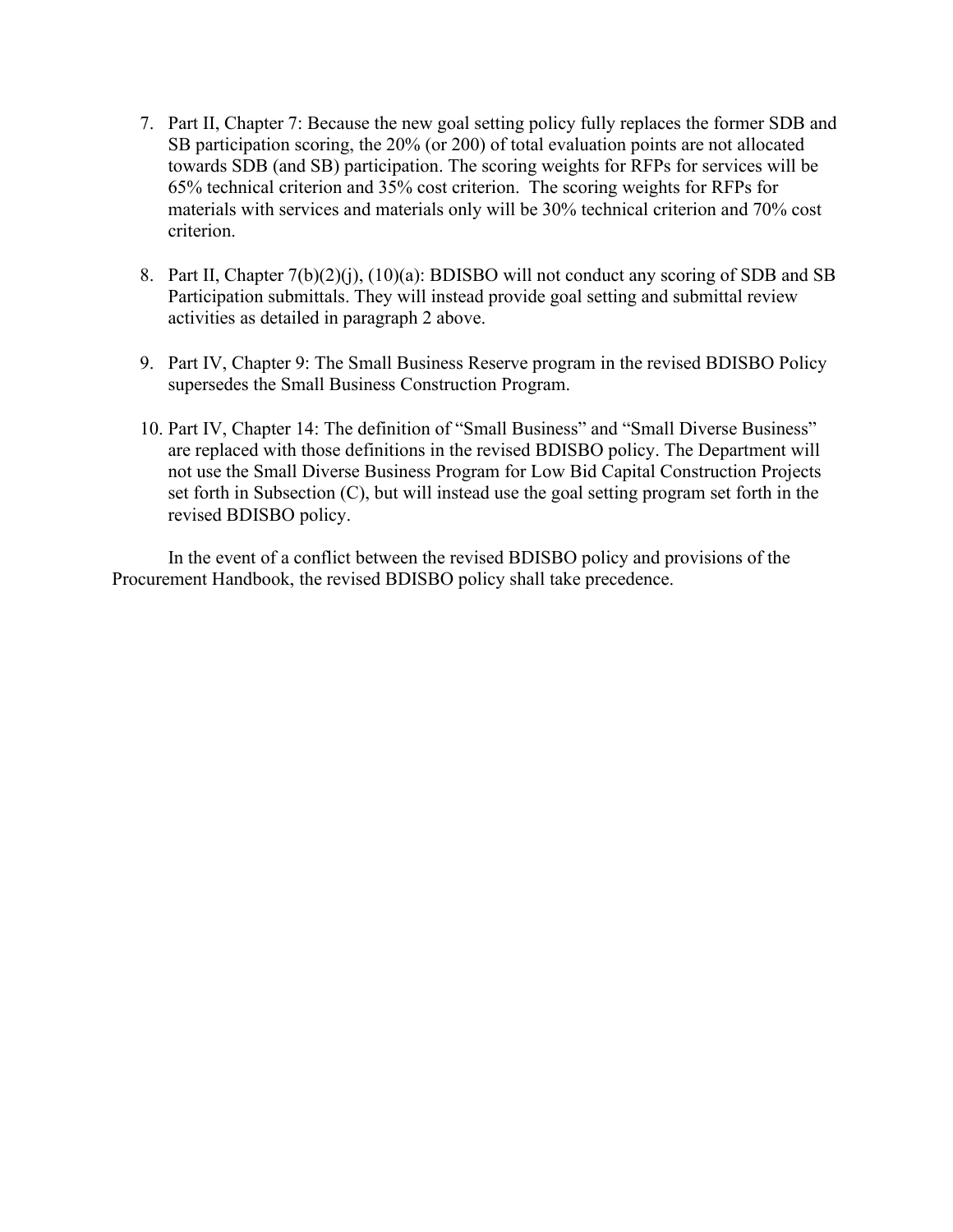# **Bureau of Diversity, Inclusion and Small Business Opportunities Policy Revised April 20, 2022**

## **I. Purpose.**

It is the Policy of the Commonwealth of Pennsylvania to prevent discrimination against and ensure the proper utilization of self-certified Small Businesses (SBs) and verified Small Diverse Businesses (SDBs) and Veteran Business Enterprises (VBEs) in state contracting, and establishes that:

- (a) The Secretary of General Services shall establish the SDB and VBE aspirational targets for the Commonwealth. The Secretary will set one aspirational target for those SDBs that are minority business enterprises, woman business enterprises, disabled-owned business enterprises, LGBT business enterprises, and service-disabled veteran-owned small business enterprises. The Secretary will set a separate aspirational target for those VBEs that are veteran-owned small business enterprises and service-disabled veteran-owned small business enterprises, which shall not be less than 3% participation by VBEs, and shall apply to the total value of all contracts available to Small Businesses in each fiscal year. Both overall aspirational SDB and VBE aspirational targets shall be reviewed and adjusted every five years upon completion of a disparity study and shall be published on the Department of General Service's website at [www.dgs.pa.gov.](http://www.dgs.pa.gov/)
- (b) The SDB and VBE aspirational targets set forth in subsection (a) apply until different SDB and VBE aspirational targets are established in accordance with this policy.
- (c) All Commonwealth agencies under the governor's jurisdiction are required to identify and target fifteen percent (15%) of their agency contract spend for Small Business Reserve (SBR) (formerly referred to as Small Business Procurement Initiative) procurements issued pursuant to Executive Order 2011-09, and pursuant to direction provided by the Department. Independent agencies are also encouraged to participate. Incidental spend, i.e., spend to Department self-certified SBs outside of SBR procurements, shall be counted toward an agency's targeted 15% SBR program spend.
- (d) Each Agency shall:
	- (1) To the maximum extent feasible, use race- and gender-neutral measures in meeting the SDB aspirational target under subsection (a); and
	- (2) Structure its procurement procedures to achieve both the SDB and VBE aspirational targets based upon the Agency's total dollar value of all procurement payments made directly or indirectly to Department-verified SDBs and VBEs.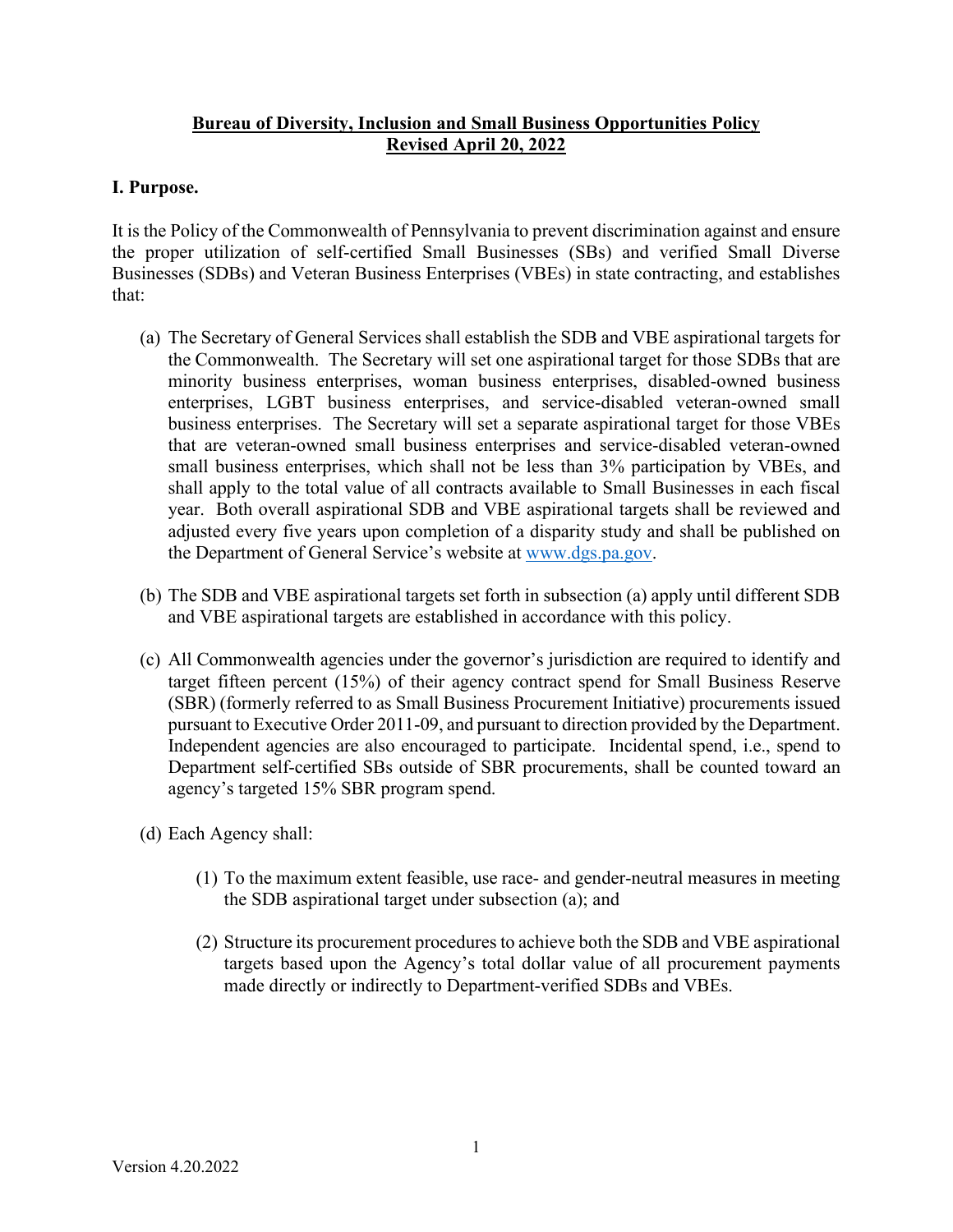#### **II. Scope.**

- (a) Except as otherwise provided in subsections (b), (c), and (d), this policy applies to every procurement of supplies, services, construction, and design professional services subject to the Commonwealth Procurement Code (62 Pa.C.S. §§ 101-2311).
- (b) SDB and VBE participation goals are not required to be set (but may be set) for:
	- (1) Procurements for non-capital construction or capital construction contracts, both having an estimated value of less than \$400,000;
	- (2) Procurements for design professional services having an estimated value of less than \$400,000;
	- (3) Procurements for supplies or services having an estimated value of less than \$250,000;
	- (4) Procurements issued under the Small Business Reserve Program;
	- (5) Sole source procurements, emergency procurements, or procurements of supplies manufactured and services performed by persons with disabilities issued under Sections 515, 516 or 520 the Procurement Code;
	- (6) Purchases of products manufactured and services performed by inmates of Department of Corrections state correctional institutions by Pennsylvania Correctional Industries pursuant to 61 Pa.C.S. § 3127;
	- (7) Procurements where there are no sub-contractable items of work, as determined by the Department of General Services' Bureau of Diversity, Inclusion and Small Business Opportunities (BDISBO);
	- (8) Contracts between agencies or between the Commonwealth and its political subdivisions or other governments entered into in accordance with Chapter 19 of the Commonwealth Procurement Code, relating to intergovernmental relations. 62 Pa.C.S. §§ 1901-1913. Nothing in this policy shall prevent any Commonwealth Agency or political subdivision from complying with the terms and conditions of any grant, gift, bequest or cooperative agreement; or
	- (9) Procurements designated as a contract to be made without any participation goals as set forth in II(c) below.
- (c) The Commonwealth's Deputy Secretary of Diversity, Inclusion and Small Business Opportunities, or their designee, and the Deputy Secretary for Procurement or the Deputy Secretary for Public Works, as appropriate, or their designee(s) may waive any of the provisions of Sections XIII, XIV, and XV of this policy for a procurement in which the public interest cannot reasonably accommodate use of those procedures. Such a waiver must be in writing and included within the contract file.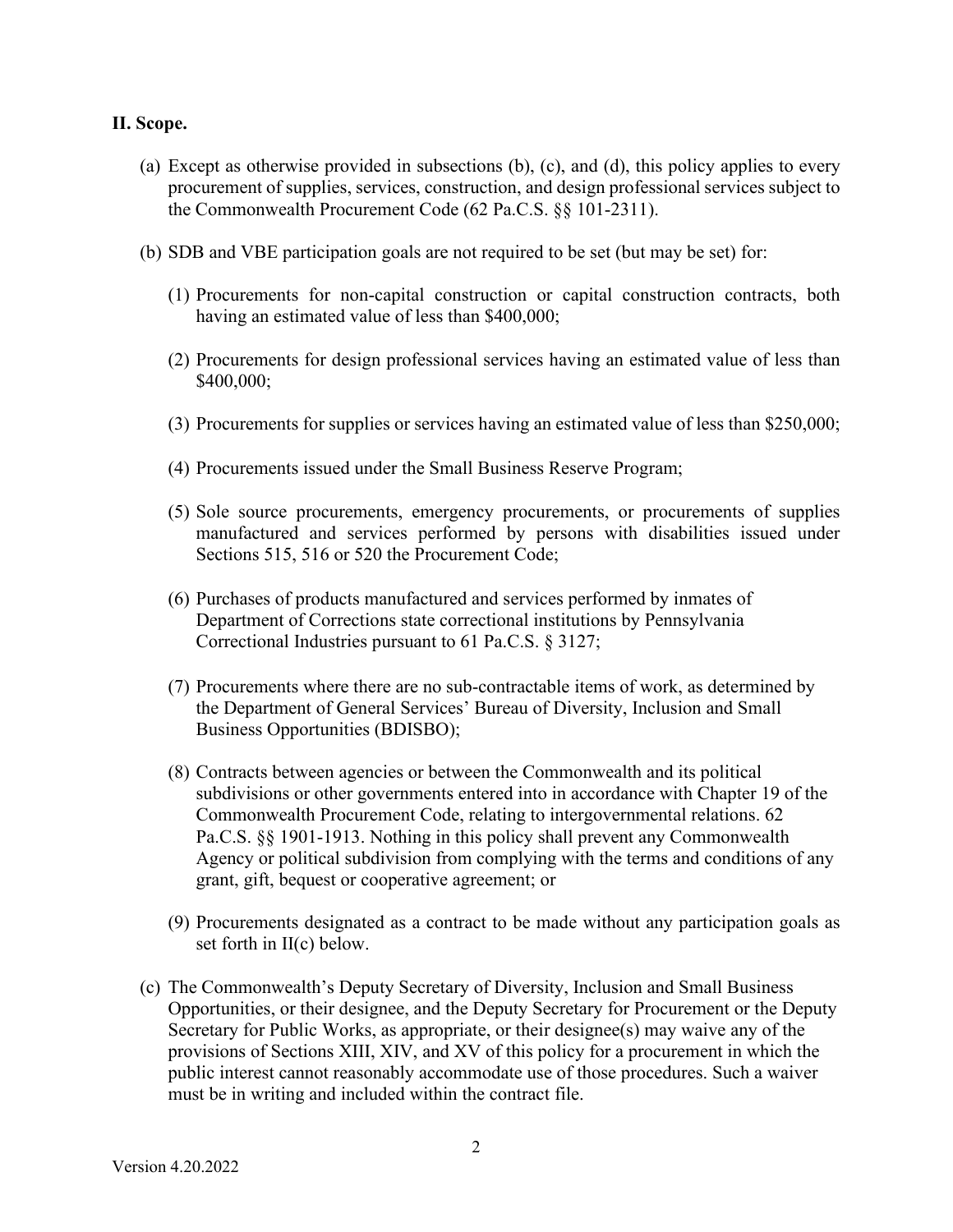(d) The Commonwealth's Deputy Secretary of Diversity, Inclusion and Small Business Opportunities, or their designee, in their sole discretion, may waive any of the provisions of Sections XIII, XIV, and XV of this policy for procurements issued by an Agency whose purchasing data was not included within the most recently issued Disparity Study. If such a waiver is provided, the Commonwealth's Deputy Secretary of Diversity, Inclusion and Small Business Opportunities or their designee may direct the State Affiliated Entity to utilize race- and gender-neutral measures or other procurement procedures in an effort to achieve both the SDB and VBE aspirational targets.

#### **III. Definitions**.

The following words and terms, when used in this policy, have the following meanings, unless the context clearly indicates otherwise:

*Agency –* An executive agency, an independent agency, and a State-affiliated entity.

*Agency Liaison* – An Agency employee reporting directly to a Secretary, Deputy Secretary, Agency head or equivalent responsible for assisting the department on issues related to the SDB and VBE Programs.

*BDISBO* – The Department of General Services' Bureau of Diversity, Inclusion and Small Business Opportunities.

*Bid or proposal* – For purposes of this policy, the document(s) and information submitted in response to a solicitation, including but not limited to a bid, proposal, quote, or application.

*Bidder or offeror* – For purposes of this policy, the person submitting document(s) and information in response to a solicitation, including but not limited to a bidder, offeror, or applicant*.* 

*Commercially Useful Function* – The performance of a distinct element of work required for the Contract, with the requisite skill and expertise.

*Contract Specific Goal* – A goal established by the Department in collaboration with the purchasing agency for use of SDBs or VBEs on a specific procurement.

*Contractor* – a person that has entered into a contract with a Commonwealth agency. For purposes of this policy, this term includes but is not limited to a design professional.

*Department* – The Department of General Services of the Commonwealth.

*Disability* – Physical or mental impairment, or both, that substantially limits one or more major life activities and can be demonstrated by appropriate documentation from a licensed vocational rehabilitation specialist, an Agency that issues disability benefits or a licensed medical professional.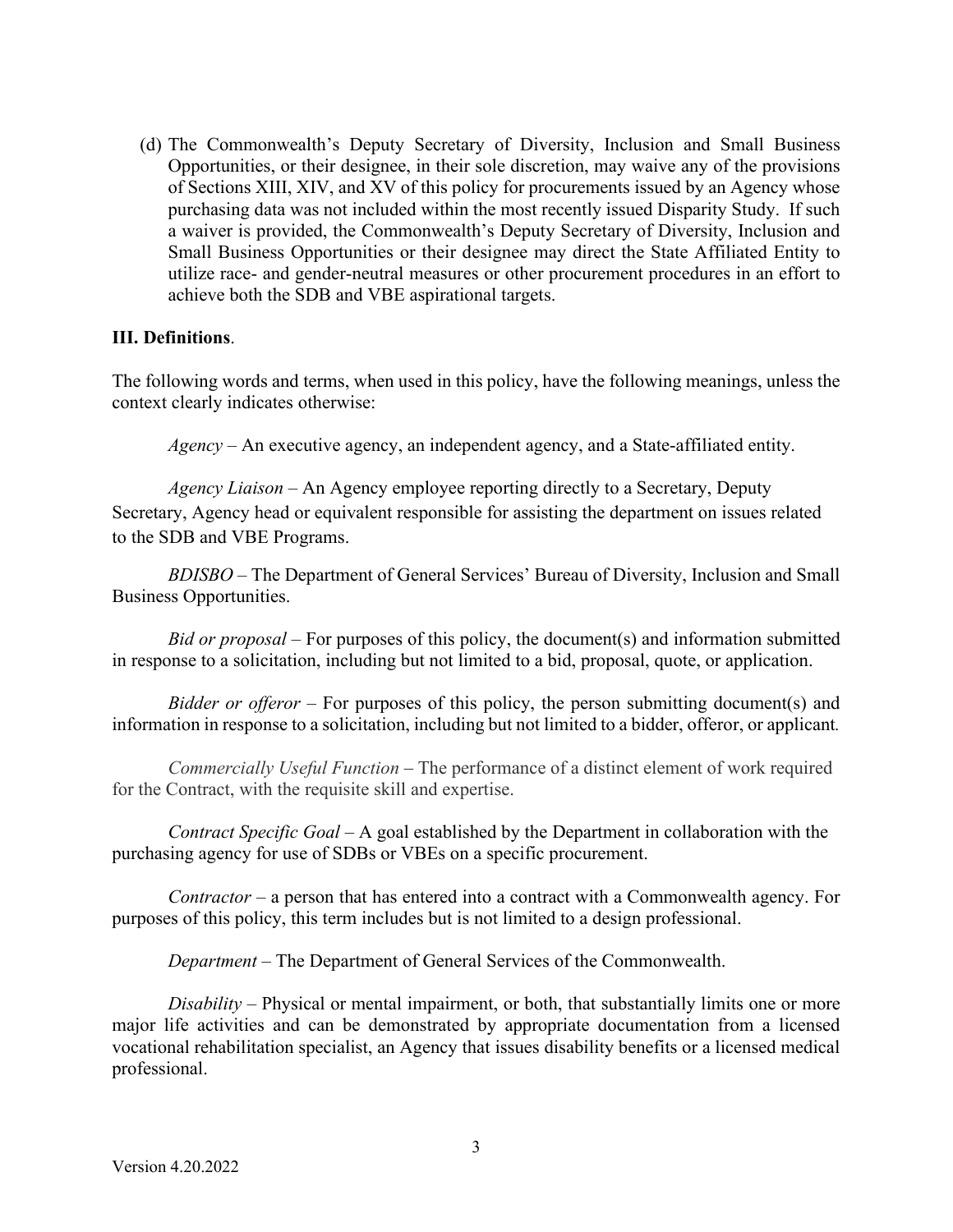*Disparity study* – A study completed to determine whether there is a disparity between the availability of Small Diverse Businesses and Veteran Business Enterprises and the Commonwealth's utilization of Small Diverse Businesses and Veteran Business Enterprises.

*DOBE* – *Disability-Owned Business Enterprise* – A small for-profit business which is at least 51% owned and controlled by one or more persons with disabilities. In the case of a corporation, at least 51% of the stock shall be owned by one or more persons with disabilities.

*Good Faith Efforts* – Efforts by a bidder or offeror to obtain participation by SDBs or VBEs in order to meet a Contract Specific Goal.

*Good Faith Effort Waiver Request* – documentation submitted by a bidder or offeror requesting a full or partial waiver of the SDB or VBE Contract Specific Goals demonstrating the Good Faith Efforts taken by the bidder or offeror to achieve the Contract Specific Goals.

*Letter of Commitment* – a document signed by both a bidder or offeror and SDB or VBE subcontractor, supplier, or manufacturer acknowledging an understanding that the bidder or offeror, if awarded the contract, will utilize the SDB or VBE in the percentage and for the work set forth within the document. Unless otherwise specified within the solicitation, a Letter of Commitment must identify, at a minimum:

- (i) The fixed numerical percentage of the commitment made to the SDB or VBE subcontractor, manufacturer, or supplier based upon the Commonwealth spend or the total dollar value of the contract revenue received by the prime; or, if specified by the solicitation, the total dollar value of the commitment made to the SDB or VBE subcontractor, manufacturer, or supplier; and
- (ii) A description of the services or supplies the SDB or VBE will provide, that are consistent with services or supplies the SDB or VBE is certified to provide; and
- (iii) The timeframe during the original contract duration or the initial contract term and any extensions, options and renewals the SDB or VBE will perform or provide the services and/or supplies; and
- (iv) The name and telephone number of the bidder or offeror's point of contact for the SDB or VBE participation; and
- (v) The name and telephone number of the primary contact person for the SDB or VBE.

*LGBTBE* – *LGBT Business Enterprise* – A small for-profit business which is at least 51% owned and controlled by one or more lesbian, gay, bisexual or transgender (LGBT) persons. In the case of a corporation, at least 51% of the stock must be owned by one or more LGBT persons.

*Manufacturer* – A firm that operates or maintains a factory or establishment that produces, on the premises, the materials, supplies, articles or equipment required under the contract and of the general character described by the specifications.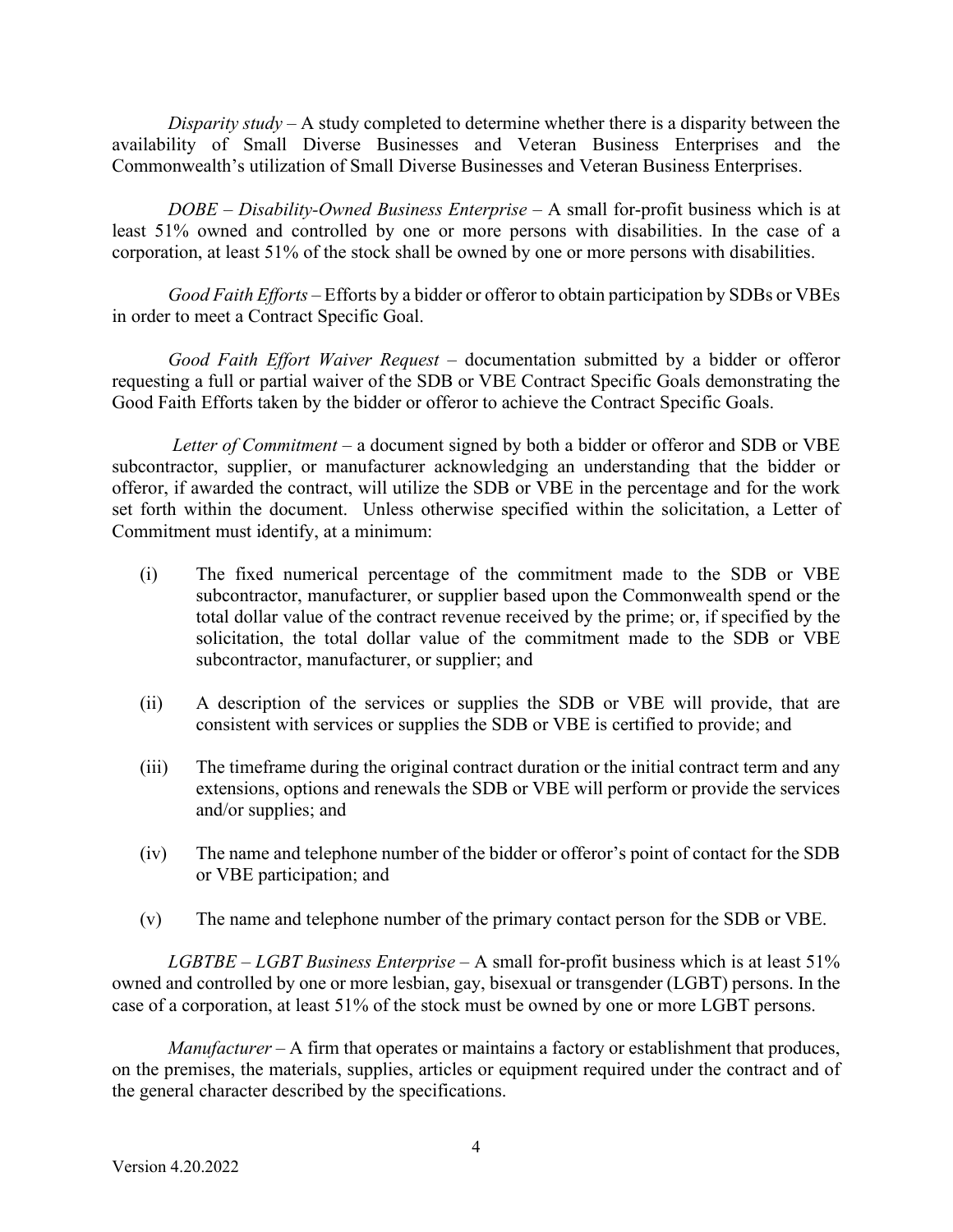*MBE* – *Minority Business Enterprise* – A small for-profit business which is at least 51% owned and controlled by one or more minorities. In the case of a corporation, at least 51% of the stock must be owned by one or more minorities.

*Nonstocking supplier –* A firm that does not carry inventory but orders materials from a manufacturer, manufacturer's representative or a stocking supplier. For a nonstocking supplier to receive credit, the nonstocking supplier shall perform a useful business function by engaging in meaningful work (that is, negotiating price; determining quality and quantity; ordering materials; and paying for the materials). Industry practices and other relevant factors will be considered.

*Participation Submittal* – a submittal that must be submitted by bidders or offerors for procurements with a Contract Specific Goal. The bidder or offeror must indicate on the Participation Submittal whether the bidder or offeror intends to meet the Contract Specific Goal or is requesting a Good Faith Effort Waiver, in whole or in part, of the Contract Specific Goal. A procurement may require an SDB Participation Submittal, a VBE Participation Submittal, or both.

*Permanent caregiver* – The spouse, or an individual who is at least 18 years of age, who is legally designated, in writing, to undertake responsibility for managing the well-being of the service-disabled veteran with permanent and severe disability. See 13 CFR 125.8(c) (relating to what definitions are important in the Service-Disabled Veteran-Owned (SDVO) Small Business Concern (SBC) Program).

*Race and Gender-Neutral Measures* – Methodologies that are or can be used to assist all businesses, notwithstanding the social, economic, racial, or gender composition of those who own or control the business. Race and Gender-Neutral Measures include but are not limited to the following:

- (i) Any outreach efforts to advise SBs, SDBs, and VBEs of contracting opportunities within the Commonwealth in accordance with subsections  $(ii) - (iv)$  below;
- (ii) Agencies periodically conducting meetings with SBs, SDBs, and VBEs, as appropriate, to advise of upcoming Agency procurement opportunities, which shall be coordinated with BDISBO and other agencies that make similar procurements;
- (iii) BDISBO periodically convening seminars that include SBs, SDBs, and VBEs and appropriate personnel of the various agencies, which shall include topics of interest to prospective or current SBs, SDBs, and VBEs such as Commonwealth procurement procedures, SB self-certification and SDB and VBE verification, anticipated Commonwealth procurements, and technical assistance to SBs, SDBs, and VBEs relating to the procurement process;
- (iv) Technical Assistance and Business Development programs available to SBs, SDBs, and VBEs;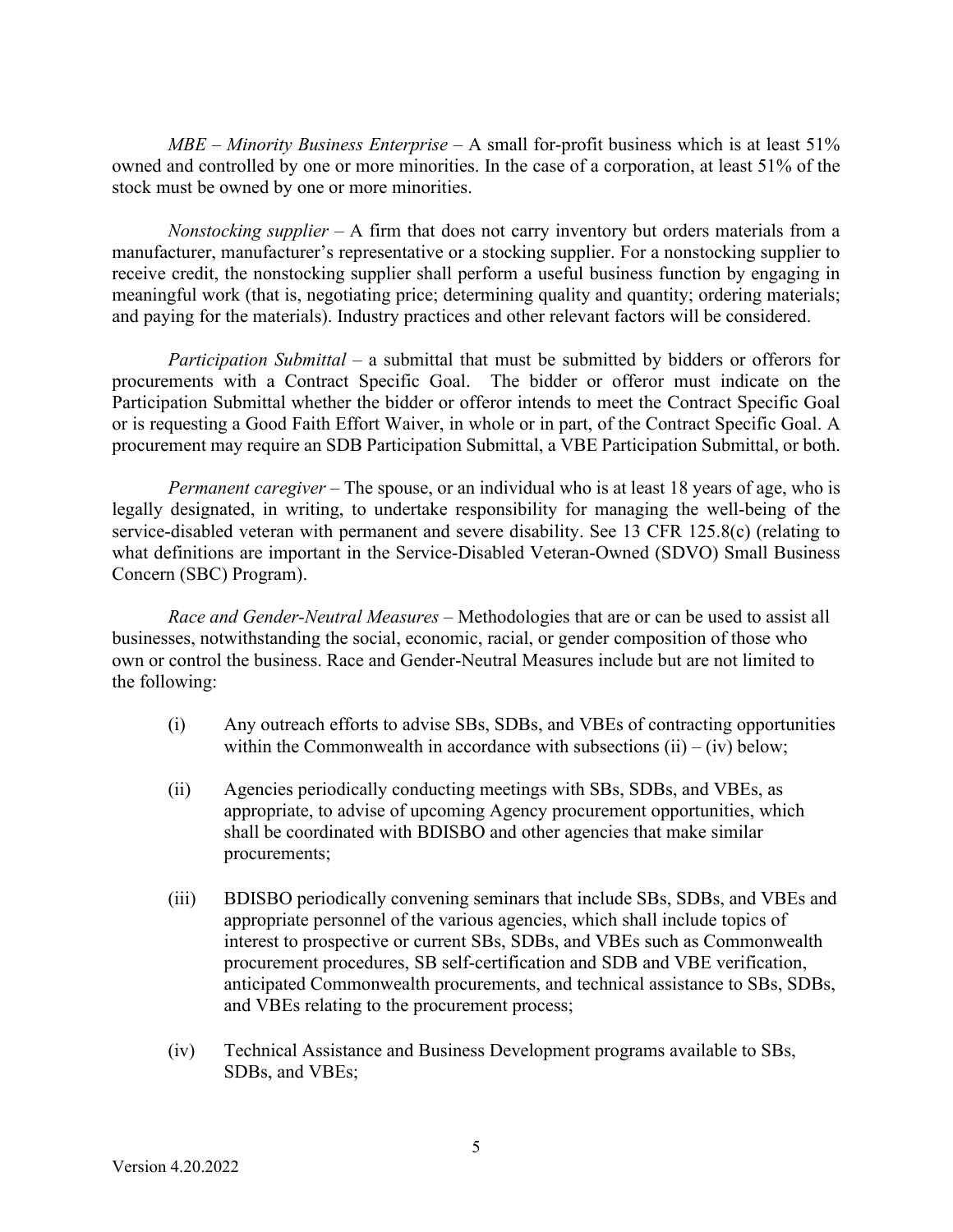- (v) Contract Specific Goals for use of VBEs;
- (vi) SBR procurements, which shall be made in accordance with Section XII of this policy and do not require Contract Specific Goals; and
- (vii) An evaluation of each potential contract to determine and, if practicable, abate any impediments to full and open competition with an emphasis on removing impediments that affect SDBs.

*Secretary* – The Secretary of the Department.

*SDVBE* – *Service-Disabled Veteran Business Enterprise or Service-Disabled Veteran-Owned Small Business Enterprise* – A small for-profit business which is at least 51% owned and controlled by one or more service-disabled veterans (or in the case of a veteran with permanent and severe disability, the spouse or permanent caregiver of a veteran). See 13 CFR 125.10(a) (relating to who does SBA consider to control an SDVO SBC).

*SB* – *Small Business* –

(i) A for-profit business in the United States which is independently owned, is not dominant in its field of operation, employs no more than the maximum number of employees established by 62 Pa.C.S. § 2102 (relating to definitions) and earns less than \$38.5 million in gross annual revenues.

(ii) The Department reserves the right to alter revenue and employee limits in the future, and any changes will appear in the Department's guidelines at [www.smallbusiness.pa.gov.](http://www.smallbusiness.pa.gov/)

*SBR* – *Small Business Reserve* – a procurement issued pursuant to the Small Business Procurement Initiative set forth in Executive Order 2011-09 to promote the prosperity and economic growth of all small businesses to enable them to successfully compete for commonwealth contracts on a level playing field.

*SDB* – *Small Diverse Business* – For purposes of this policy, this designation includes MBEs, WBEs, DOBEs, LGBTBEs, SDVBEs, and other disadvantaged businesses that have been so certified by one of the Department's approved third-party certifying entities.

*SDB Program* – The Commonwealth's Small Diverse Business Program, which shall include the Public Works Participation Program.

*Stocking supplier* – A firm that owns, operates or maintains a store, warehouse or other establishment in which the materials, supplies, articles or equipment of the general character described by the specifications and required under the contract are bought, kept in stock and regularly sold or leased to the public in the usual course of business.

*Utilization Schedule* – A document, submitted by a bidder or offeror as part of a bid or proposal, in which a Bidder or Offeror commits to a level of SDB or VBE participation for a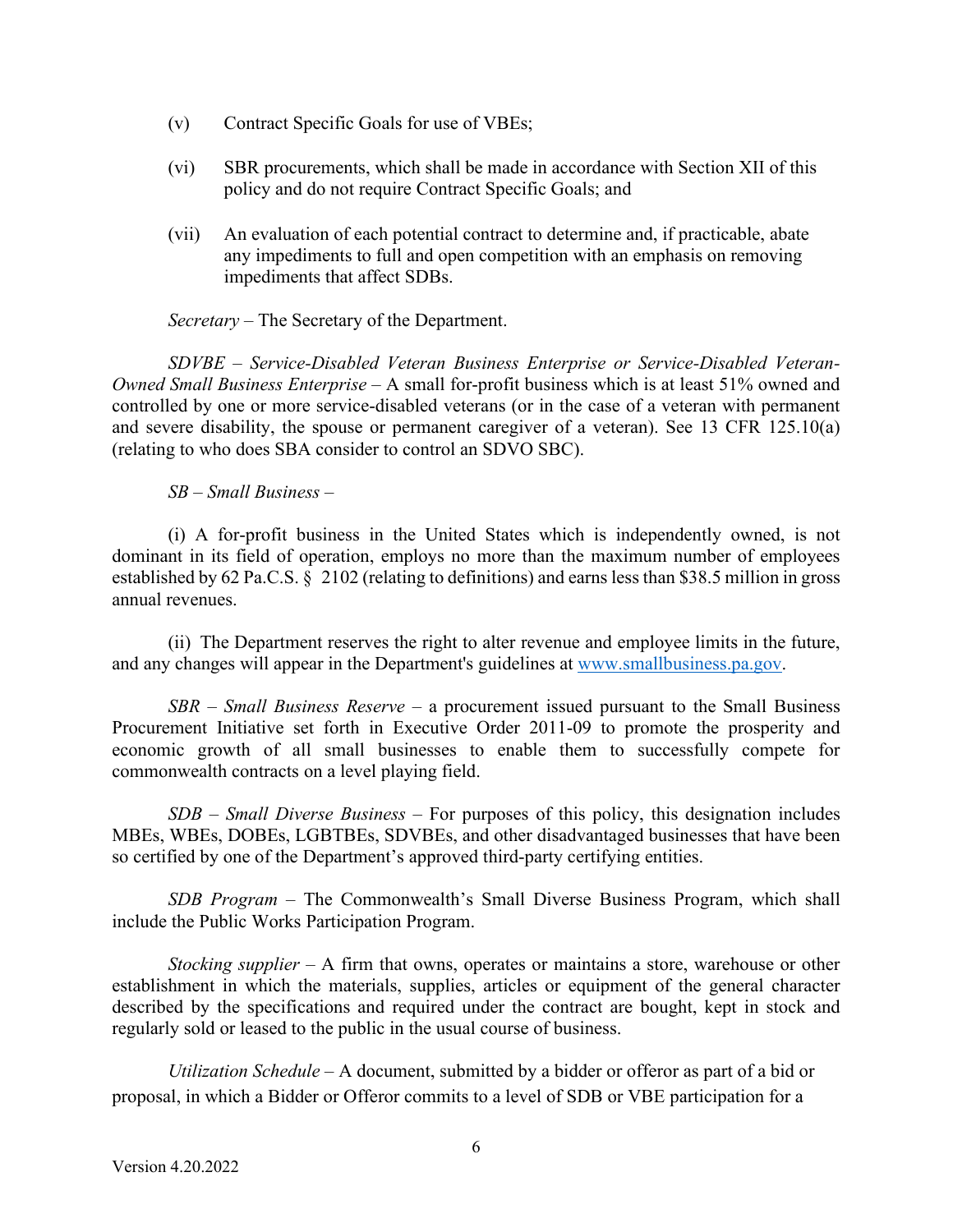contract, identifies the associated responsibilities and scope(s) of work, and identifies the dollar value and/or percentages of the work to be performed.

*VBE* – *Veteran Business Enterprise* – For purposes of this policy, this designation includes Veteran-Owned Small Business Enterprises and Service-Disabled Veteran-Owned Small Business Enterprises.

*VBE Program* – The Commonwealth's Veteran Business Enterprise Program.

*Veteran-Owned Small Business Enterprise* – A small for-profit business which is at least 51% owned and controlled by one or more veterans. In the case of a corporation, at least 51% of the stock must be owned by one or more veterans.

*Veteran* – One of the following:

(i) A person who served on active duty in the United States Armed Forces, including the Reserve and National Guard, who was discharged or released from service under honorable conditions.

(ii) A Reservist or member of the National Guard who completed an initial term of enlistment or qualifying period of service.

(iii) A Reservist or member of the National Guard who was disabled in the line of duty during training.

*WBE* – *Woman Business Enterprise* – A small for-profit business which is at least 51% owned and controlled by one or more women. In the case of a corporation, at least 51% of the stock must be owned by one or more women.

# **IV. Self-certification of eligible Small Businesses.**

- (a) *Online self-certification for SBs.* To participate in the SBR and the SDB or VBE Program, small businesses shall self-certify through an online application process outlined at www.dgs.pa.gov. The SB self-certification enables eligible small businesses to compete for prime contracting opportunities with the Commonwealth against other eligible small businesses. Upon successful completion of the self-certification process, the small business will be issued a certificate. The self-certification will remain in effect for 2 years. The SB shall recertify every two years to maintain its status as a self-certified SB.
- *(b) Eligibility requirements.*

(1) A small business shall meet the following requirements to self-certify as a Small Business with the Department:

(i) The business must be a for-profit United States business that is independently owned. Factors that determine independent ownership include the date the business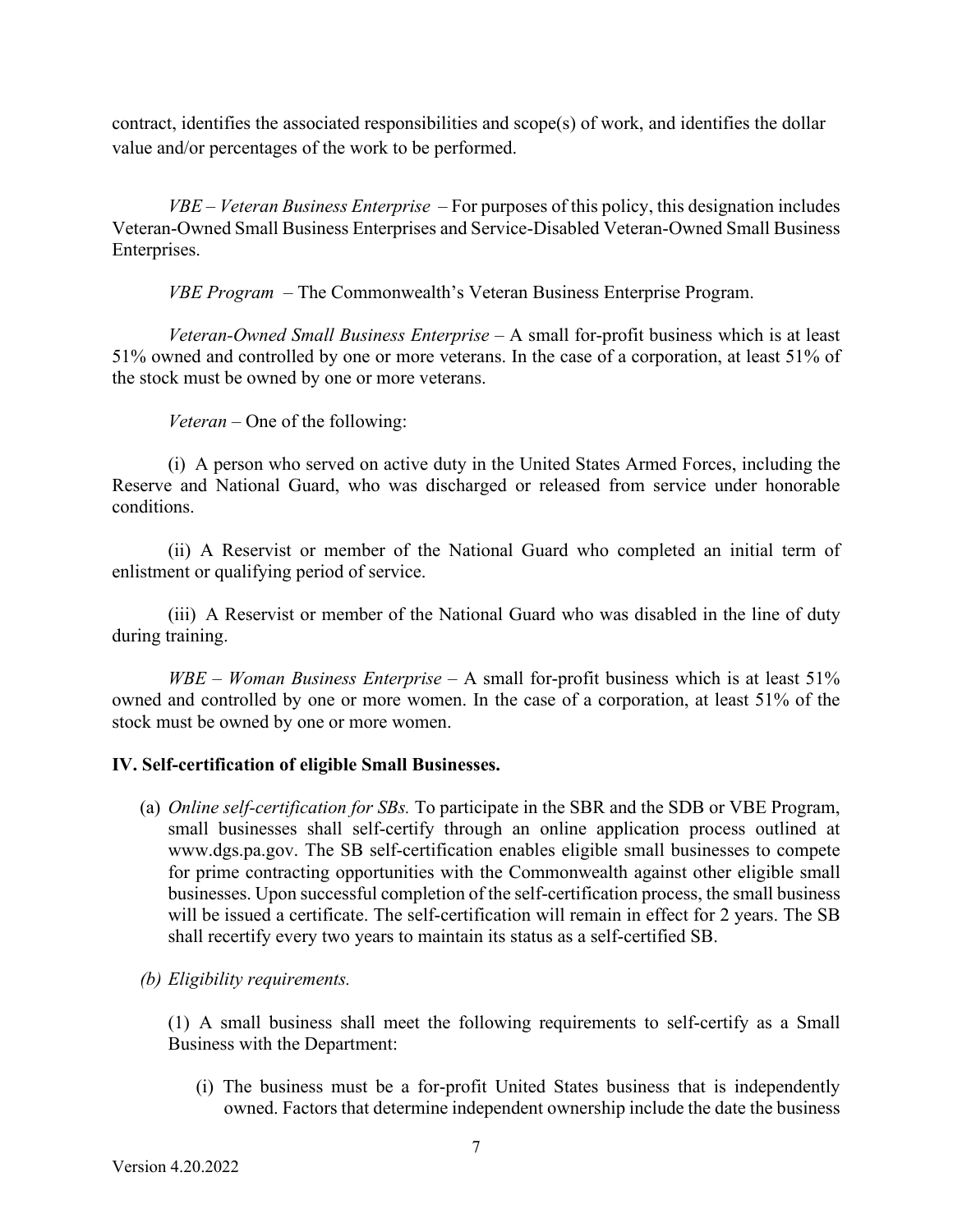was established, together with its relationship with other firms in terms of operational and managerial control, personnel, facilities, equipment, financial support, [and] exclusive dealings, and the extent to which resources are shared with other firms. A business that is a subsidiary of another business or is owned principally by another business entity or by a trust (including an employee stock ownership plan [ESOP]) does not meet this requirement. However, if a parent or holding company, established for tax, capitalization or other purposes consistent with industry practice, in turn owns and controls an operating subsidiary, the subsidiary may be considered independently owned if it otherwise meets all SB eligibility requirements. In this situation, the individual owners and controllers of the parent or holding company are deemed to control the subsidiary through the parent or holding company.

- (ii) The business may not be dominant in its field of operation.
- (iii) The business may not employ more than 100 full-time equivalent employees.
- (iv)The business shall earn less than the amounts designated by the Department, that is, a three-year average of \$38.5 million in gross annual revenues.
- (2) The Department reserves the right to alter employee numbers and revenue limits. Changes will appear in the Department's guidelines at [www.smallbusiness.pa.gov.](http://www.smallbusiness.pa.gov/)
- (c) *Disclaimer*. The Department's self-certification process, as set forth in this Section, is limited to SB status and should not be construed as an endorsement of the SB expertise.
- (d) *Program auditing*. The Department reserves the right to audit SB status either randomly or based on allegations of non-eligibility. In addition to the decertification process set forth below, and subject to the provisions of the Unsworn Falsifications to Authorities Act, 18 P.S. § 4904, anyone providing false information to the Commonwealth of Pennsylvania in connection with a contract under the SBR program may be subject to any or all of the following: debarment or suspension; revocation of any Small Business, Small Diverse Business, or Veteran Business Enterprise status; exclusion from the SBR; a determination that the bidder is not responsible under the Contractor Responsibility Program; a determination that a contract entered into is void or voidable under Section 1711.2 of the Commonwealth Procurement Code, 62 Pa. C.S. § 1711.2; liability for any costs incurred by the Commonwealth in investigating potential violations relating to the validity of information submitted during the Small Business self-certification process; and criminal prosecution or other legal action permitted by law and deemed necessary to protect the Commonwealth's interest and ensure compliance with the laws of the Commonwealth.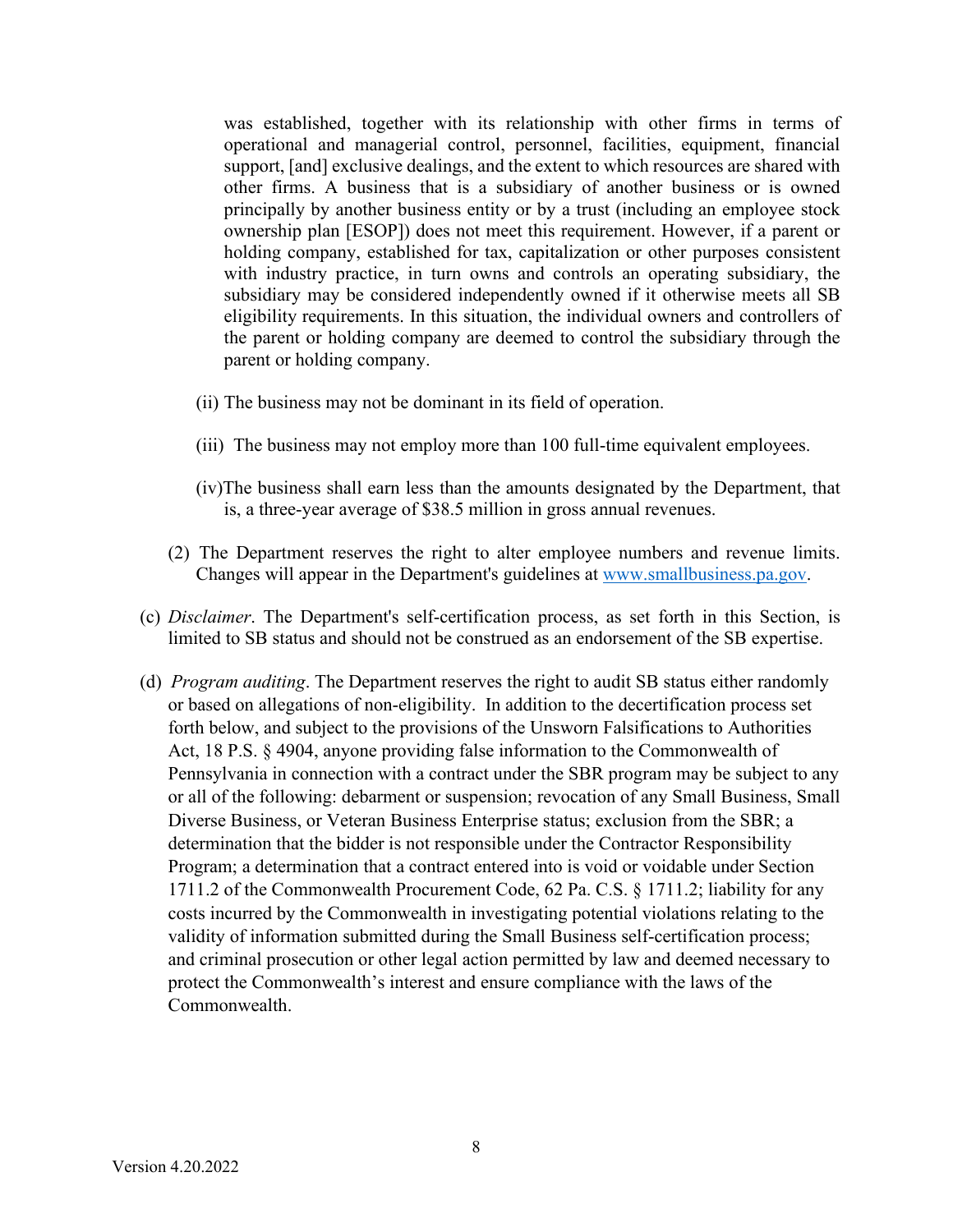#### **V. Verification of eligible Small Diverse Businesses or Veteran Business Enterprises.**

- (a) *Prerequisite*. To complete the verification process for consideration as an SDB or VBE, the business shall, as a prerequisite, complete the self-certification process in Section IV (relating to self-certification of eligible SBs) and shall hold the resultant certificate in support of the verification process in this Section.
- (b) *Verification of SDB status*. The Department will verify MBE, WBE, DOBE, LGBTBE, SDVBE, or disadvantaged business status through the verification of certification from one or more of the following approved third-party entities:
	- (1) The Unified Certification Program.
	- (2) The National Minority Supplier Development Council.
	- (3) The Women's Business Enterprise National Council.
	- (4) Disability:IN.
	- (5) The National LGBT Chamber of Commerce.
	- (6) The United States Small Business Administration 8(a) Program.
	- (7) Additional entities as identified, approved and publicly posted by the Department on its web site at [https://www.dgs.pa.gov/Small%20Diverse%20Business%20Program/Small-D](https://www.dgs.pa.gov/Small%20Diverse%20Business%20Program/Small-)iverse-Business-Verification/Pages/default.aspx.
- (c) *Verification of VBE status*. The Department will verify VBE status through the verification of certification from one or more of the following approved third-party entities:
	- (1) The United States Department of Veteran Affairs through the https://www.vetbiz.va.gov/business database.
	- (2) Additional entities as identified, approved and publicly posted by the Department on its web site at <https://www.dgs.pa.gov/Small%20Diverse%20Business%20Program/Small-Diverse->Business-Verification/Pages/default.aspx.
- (d) *Documentation*. Applicants shall submit proof of active certifications from approved third parties in accordance with the requirements outlined on the Department's web site. The Department reserves the right to request additional information and conduct further review or auditing as needed.
- (e) *Single expiration date.* Regardless of the expiration date of the approved third-party certification, the expiration date of the Department verification as an SDB or VBE is the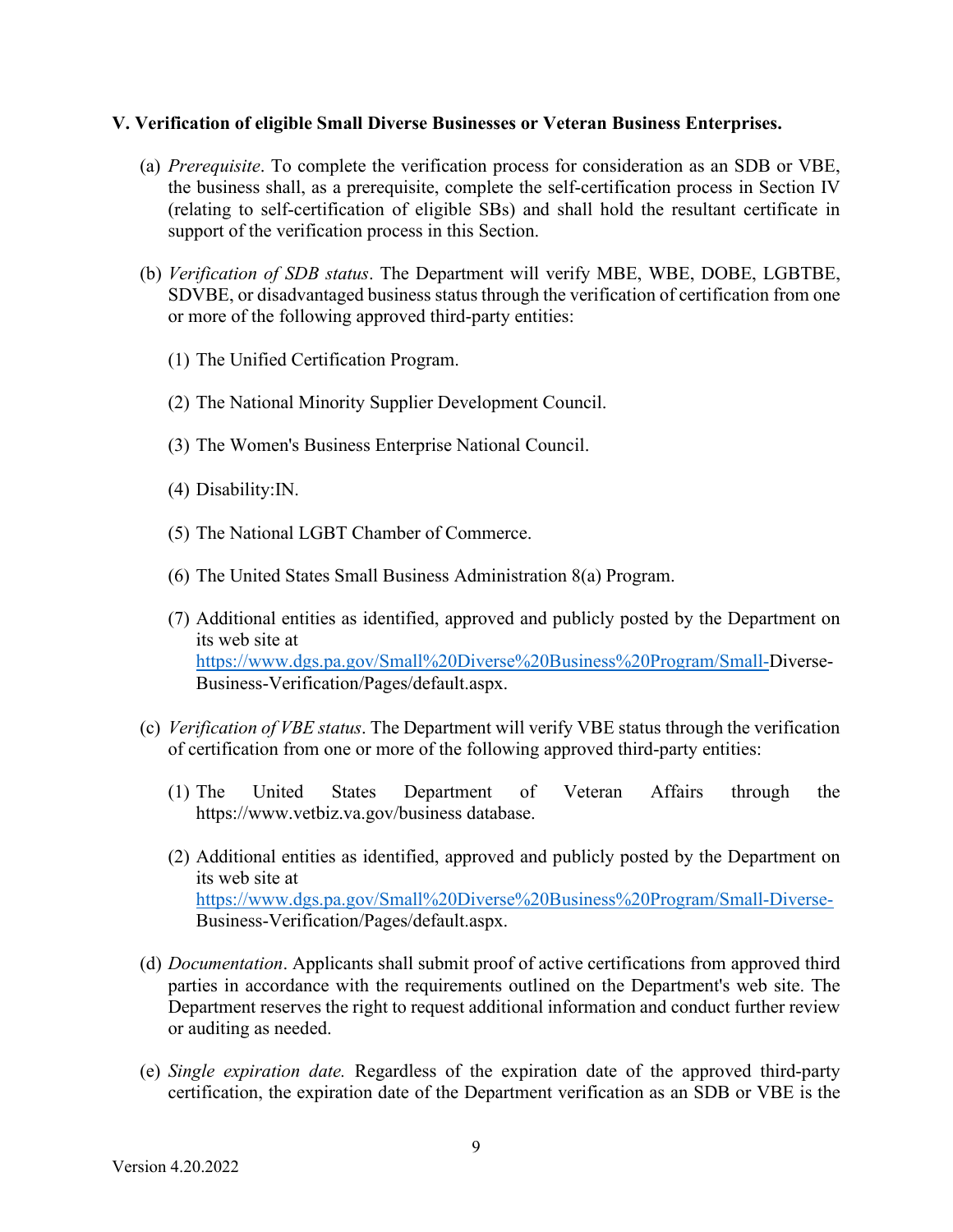same as the SB self-certification expiration date. To maintain status as an SDB or VBE, a firm shall provide an active third-party certification upon successfully recertifying as a SB.

(f) *Disclaimer*. The Department's verification process, as set forth in this Section, is limited to SDB or VBE status and should not be construed as an endorsement of SDB or VBE expertise.

## **VI. Voluntary withdrawal of Small Business self-certification or Small Diverse Business or Veteran Business Enterprise verification.**

- (a) A SB, SDB, or VBE may voluntarily withdraw its self-certification or verification at any time for any reason.
- (b) The date of withdrawal is the date on which the Department receives written notice from the SB, SDB, or VBE of its intent to withdraw.
- (c) As of the date of withdrawal:
	- (1) The SB, SDB, or VBE will not receive notifications related to or be able to bid on an SBR procurement.
	- (2) The SB, SDB, or VBE will not receive notifications related to the SDB or VBE programs or be considered an active, verified SDB or VBE.
- (d) A SB, SDB, or VBE may return to self-certify or verify, or both, its status at any time so long as it still meets the eligibility requirements associated thereupon.
- (e) If the SDB or VBE was included on a prime contractor's Utilization Schedule prior to its voluntary withdrawal or expiration of its SDB or VBE status, the prime contractor will still receive credit for utilizing the former SDB or VBE toward its SDB or VBE Contract Specific Goal as applicable.

### **VII. Decertification of Small Business, Small Diverse Business, or Veteran Business Enterprise status.**

- (a) The Department will decertify businesses from certified SB status or verified SDB or VBE status, or all such statuses, for the following reasons:
	- (1) The business received certification by knowingly submitting false and misleading information;
	- (2) The business knowingly allowed the misuse of its certification status;
	- (3) The business failed to cooperate with or respond to a request for information from the Department or another Commonwealth Agency or official;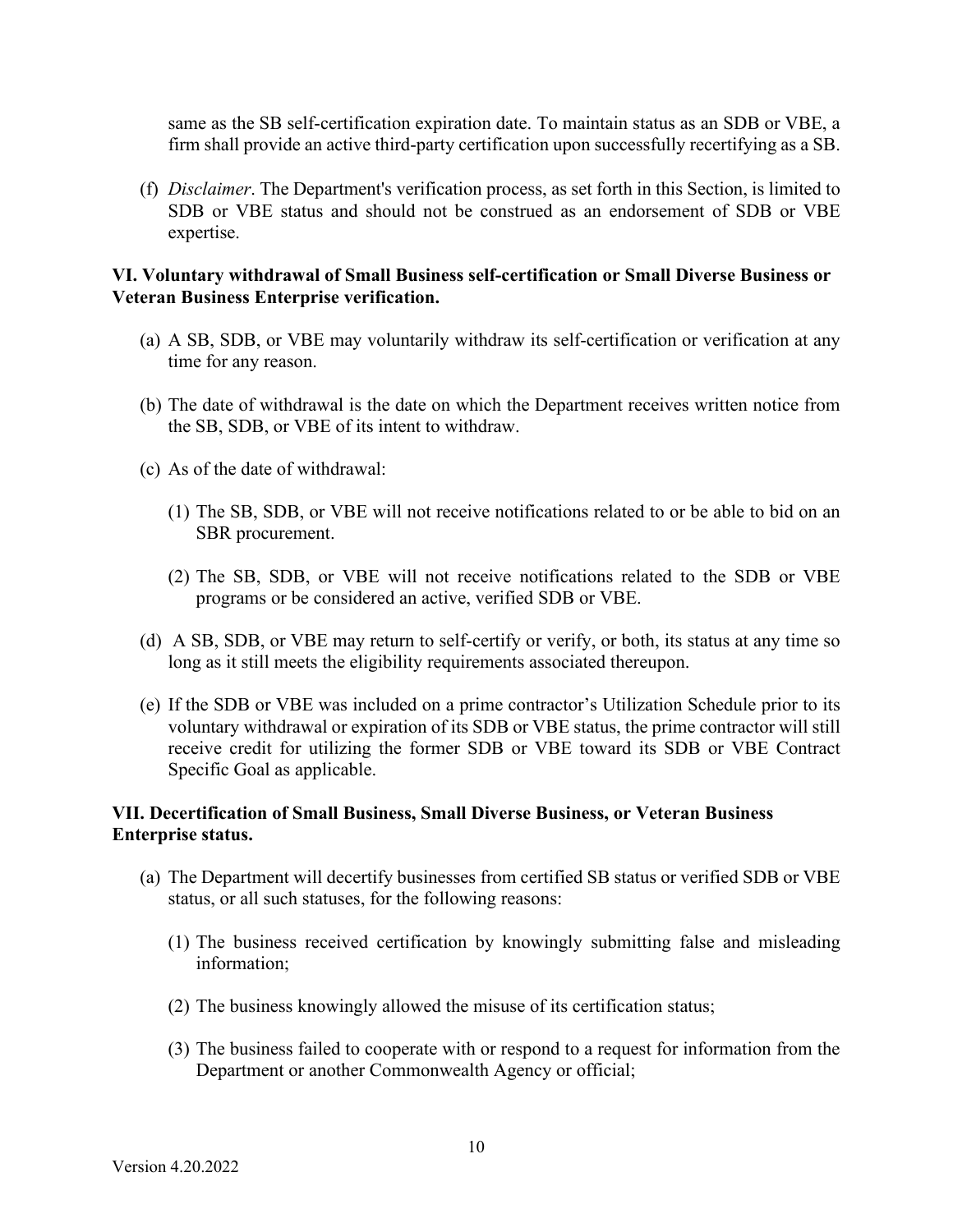- (4) The alternate certifying entity decertifies the business;
- (5) The Department issues a written notice of default and/or notice of termination pursuant to the terms and conditions of a contract issued as the result of an SBR procurement; or
- (6) For any other good cause as determined by the Department.
- (b) The Department reserves the right to consider other causes that impact business status to be sufficient to warrant decertification.
- (c) By certified mail, the Department will send the business a Notice of Proposal to Decertify that:
	- (1) Specifies the reasons for the proposed decertification in terms that will place the business on notice of the conduct or transactions upon which the notice is based.
	- (2) States the grounds relied upon under subsection (a) for proposing decertification.
	- (3) Advises that, within 20 calendar days after receipt of the Notice of Proposal to Decertify, the business may submit in person, in writing, or through a representative, information in opposition to the proposed decertification, including information that raises a genuine dispute over the material facts.
	- (4) States the potential effect of the proposed decertification.
	- (5) Advises that the Secretary of the Department or a designee will make this decision.
- (d) If the business is in fact decertified, the decision letter will also inform the decertified business of its rights of review.
- (e) If the actions of the business are the subject of an indictment, information or other criminal charge, the Department may temporarily suspend the certification until the determination is made to decertify or reinstate. A review of this temporary suspension may be made by the Secretary or a designee.

## **VIII. Review of Decertification of Small Business, Small Diverse Business, or Veteran Business Enterprise status.**

- (a) The request for review of decertification shall be made in writing to the Secretary and state the grounds upon which the request is based. Relevant documents, if available, should also be submitted with the request for review.
- (b) The Secretary or a designee may reject requests that are untimely (more than 30 calendar days after the date of the decertification letter) or insufficient (do not raise issues alleging that the decertification is in error).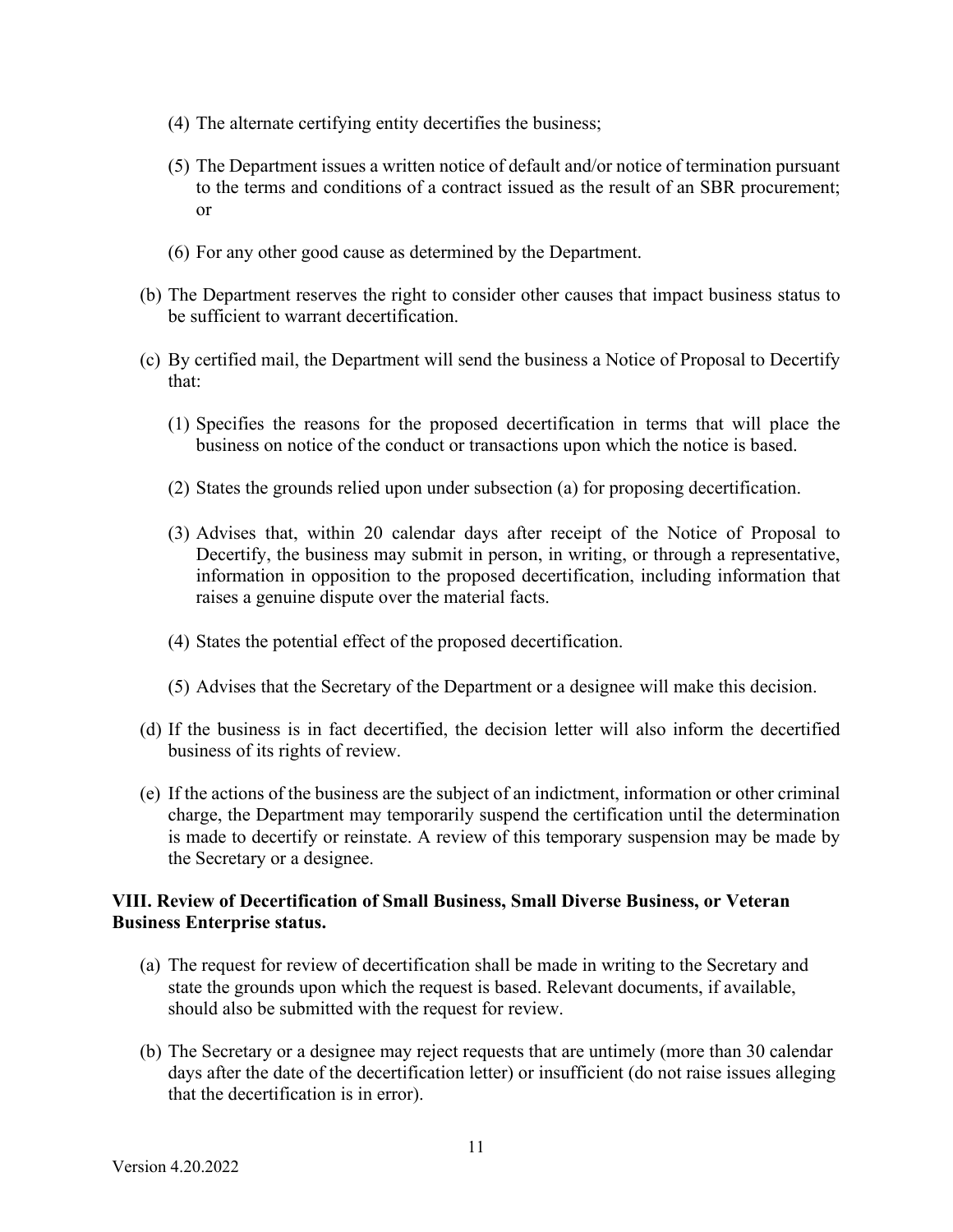- (c) The Secretary or a designee shall consider the request for review and any response or reply and may request and review such additional documents or information they deem necessary to render a decision and may, at their sole discretion, conduct a hearing consistent with Section IX.
- (d) Upon completing an evaluation of the request for review of decertification, the Secretary or a designee shall issue a written determination stating the reasons for the decision. The determination shall be issued within 60 days of the receipt of the request for review of decertification unless extended by consent of the Secretary or a designee and the business that filed the request. The determination shall be the final order of the Department.

# **IX. Hearing.**

- (a) *Scope.* The Secretary may delegate to a designee the responsibility to conduct a factfinding hearing and to prepare a report and recommendation. Fact-finding hearings will be held only when the business requests a review of its decertification under Section VIII.
- (b) *Purpose.* The fact-finding hearing will be held to determine the operative facts forming the basis for the decertification action as delineated in the notice of decertification provided to the business. The hearing will also determine the sufficiency of the grounds for the review. The fact-finding hearing affords the business an additional opportunity to demonstrate that the facts upon which the decertification is based are insufficient, incorrect or otherwise do not warrant decertification. The business may present information and arguments in accordance with the grounds stated in the request for review indicating why it should not be decertified. Other information may be used by the designee to make a recommendation to the Secretary of the Department.
- (c) *Conduct of the hearing.* If a hearing is warranted, it will be conducted under 2 Pa.C.S. § § 502—508 and 701—704 (relating to Administrative Agency Law). If the Department is the moving party, it has the burden of proof.

# **X. Agency Liaison.**

The head of each Agency shall designate an employee to be an Agency Liaison in the administration of that Agency's SB, SDB, and VBE programs. The Agency Liaison shall be a highlevel employee reporting directly to a Secretary or Agency head who is knowledgeable of Agency procurement activity and has the authority to collect, analyze, and report Agency spend data. The Agency Liaison is responsible for coordinating Agency outreach efforts to the SB, SDB, and VBE communities, reviewing Agency contracting procedures to ensure compliance with this policy, assisting in the resolution of contracting issues, and submitting required SB, SDB, and VBE program reports or information.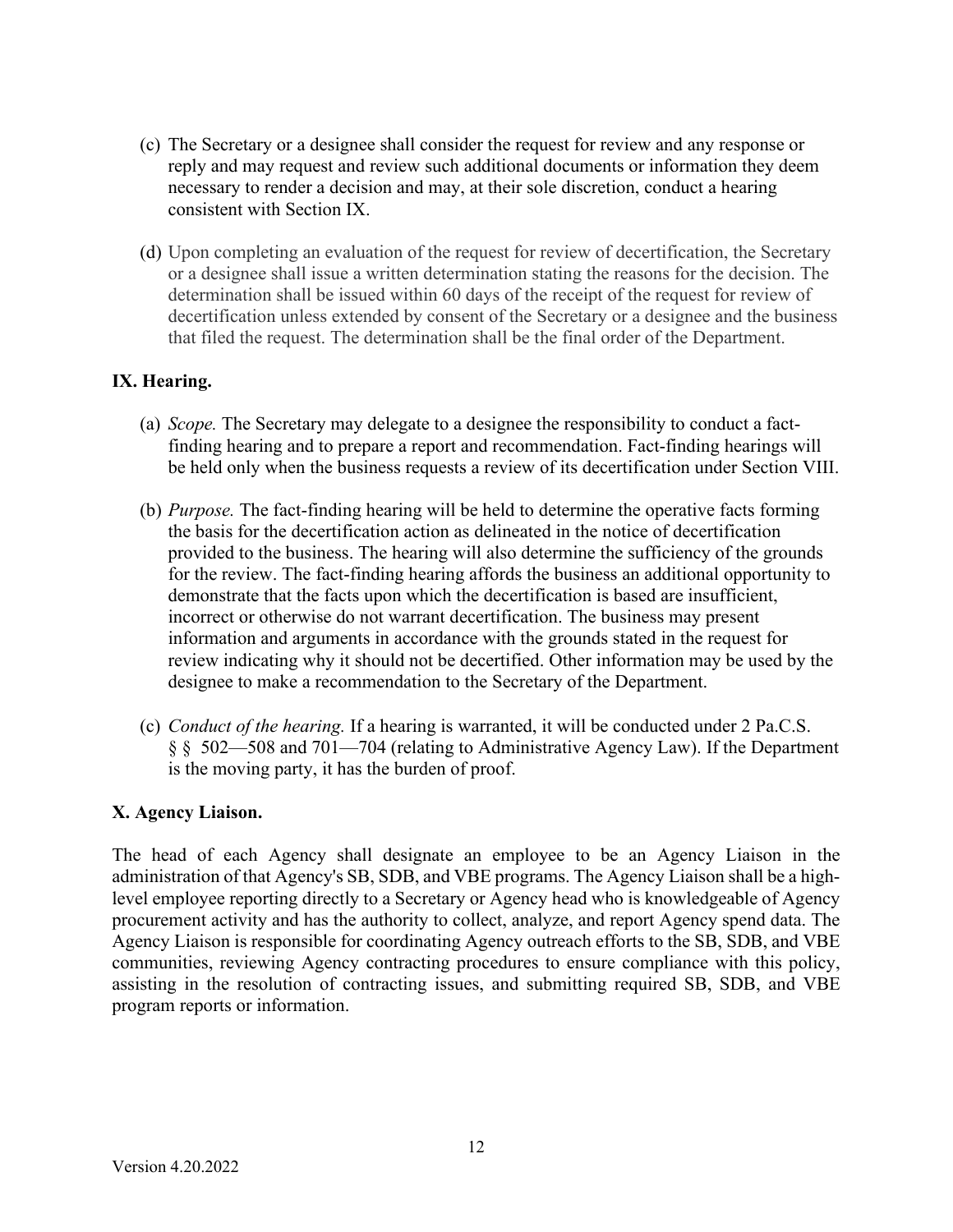## **XI. Database of self-certified Small Businesses and verified Small Diverse Businesses and Veteran Business Enterprises.**

- (a) The Department shall publish and maintain in an electronic format available to the general public an online, searchable database listing certified SBs and verified SDBs and VBEs. The online, searchable database shall specify the type of supplies, services, construction, or professional services primarily provided by the SB, SDB, or VBE and the effective dates and expiration dates of self-certification for each SB and verification for each SDB and VBE. It shall include the address, phone number, and contact person for the SB, SDB, or VBE. It shall also include whether the SDB is a MBE, WBE, DOBE, LGBTBE, and/or SDVBE; and whether the VBE is a veteran-owned small business enterprise or service-disabled veteran-owned small business enterprise.
- (b) The online, searchable database may include other information the Department considers necessary or appropriate to encourage participation in the procurement process by SBs, SDBs and VBEs.
- (c) The online, searchable database shall be updated at least monthly.

# **XII. Small Business Reserve Program**

- **(a)** General.
	- (1) Pursuant to Executive Order 2011-09, the purpose of the Department's Small Business Reserve (SBR) program, formally known as the Small Business Procurement Initiative, is to direct the Department to develop and implement policy initiatives to increase opportunities for Small Businesses to compete for award of commonwealth contracts as prime contractors. While the SBR program aims to foster competitive procurement, it does not guarantee every properly certified Small Business will receive a contract.
	- (2) Under the SBR program, a business that satisfactorily completes the Department's selfcertification process will be deemed a "Small Business." Only Small Businesses will be eligible to bid or propose as prime contractors for procurements issued under this program. A business is not eligible for an award of a contract issued as a result of an SBR procurement if the Department terminated their Small Business self-certification after submittal of the bid or proposal but prior to contract award. If the Department terminates a Small Business' self-certification during the initial contract term, the agency is not required to cancel the contract; however, the agency shall not exercise any contract renewals or options.
	- (3) Certification and participation in the Department's SBR program is race and gender neutral. However, because Small Diverse Businesses and Veteran Business Enterprises must meet the requirements for self-certification as a Small Business, they will also be eligible to participate in the SBR program. Therefore, for purposes of the SBR program, all references to "Small Business" shall also include Small Diverse Businesses and Veteran Business Enterprises.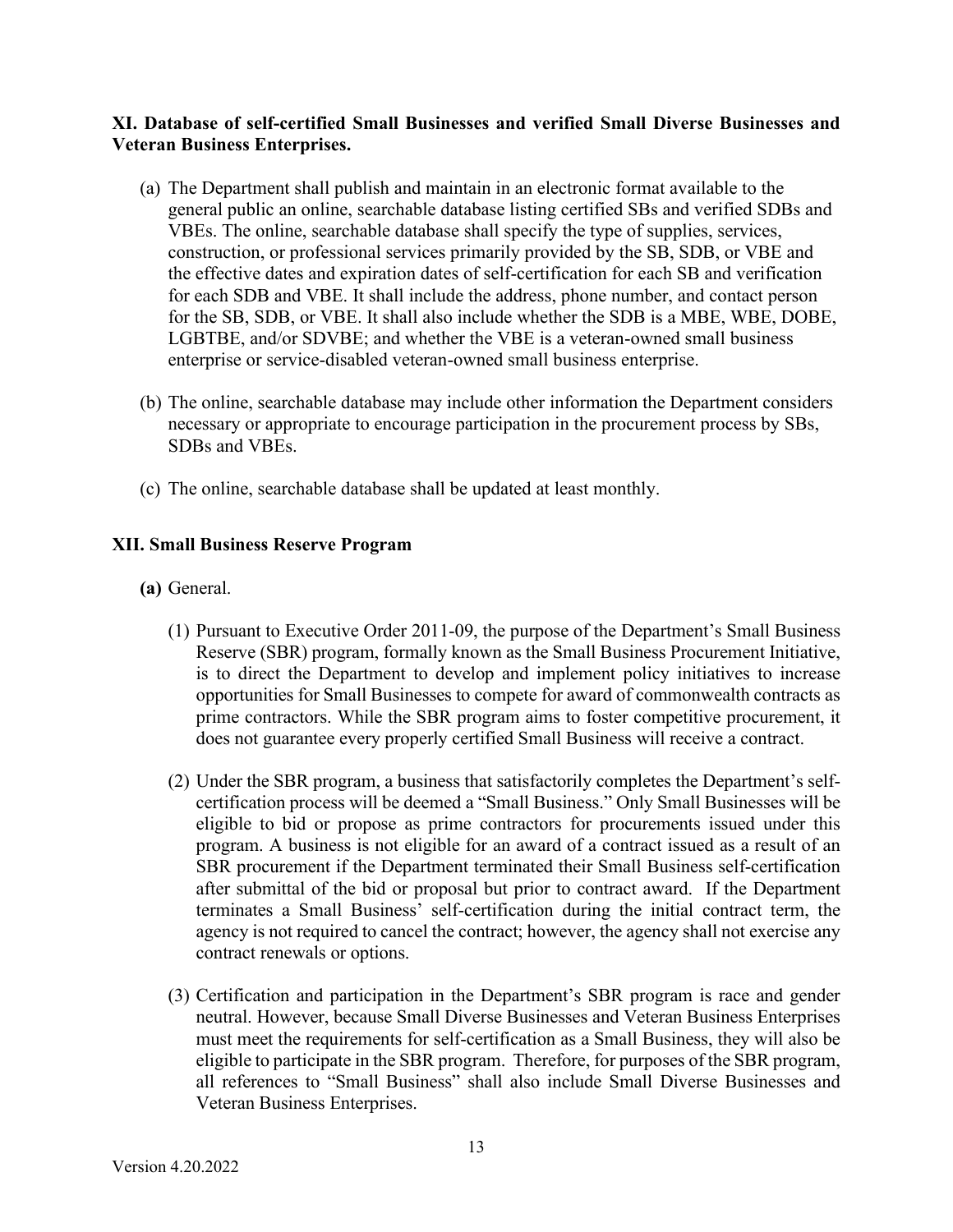- (4) DGS reserves the right to issue guidelines as necessary with additional details on the operation of the SBR Program, which shall be posted on the Department's website.
- **(b)** Eligibility for SBR procurements and exclusions
	- (1) Prior to considering a procurement for the SBR program, agencies must determine whether the goods or services should be procured through UniqueSource or Correctional Industries.
	- (2) Agencies shall determine whether to include a procurement in the SBR program on a case by case basis utilizing the following criteria:
		- (i) A minimum of three (3) Small Businesses must exist in the appropriate geographical area that are qualified to responsibly provide the goods or services required to generate competition.
		- (ii) The Small Businesses must be able to satisfactorily provide the scope of the supplies or services required (e.g., distribute goods across the Commonwealth, provide a specific expertise).
		- (iii)The contract value for the initial contract term must be less than the Small Business threshold for gross annual revenue.
		- (iv)Any other factors that an agency deems relevant in determining whether a procurement is suitable for competition by, and award to, Small Businesses.
	- (3) Agencies shall consider the practical severability of all contracts and may not bundle contracts for the purpose of precluding or limiting inclusion in the SBR program.
	- (4) Independent agencies shall utilize the criteria in (b) above to determine whether a procurement for supplies that has been delegated by DGS shall be included in the SBR program.
	- (5) Agencies shall document in writing their determination as to whether a procurement shall be included in the SBR program and shall maintain a copy of the written determination in the official contract file.
	- (6) Contracts for small, no bid, emergency or sole source procurements regardless of dollar value - are exempt from the requirements of the SBR program. However, agencies are encouraged to utilize Small Businesses whenever possible for small, no bid, emergency, and sole source procurements.
- **(c)** Procurement processes
	- (1) Agencies shall utilize the procurement processes documented in the Procurement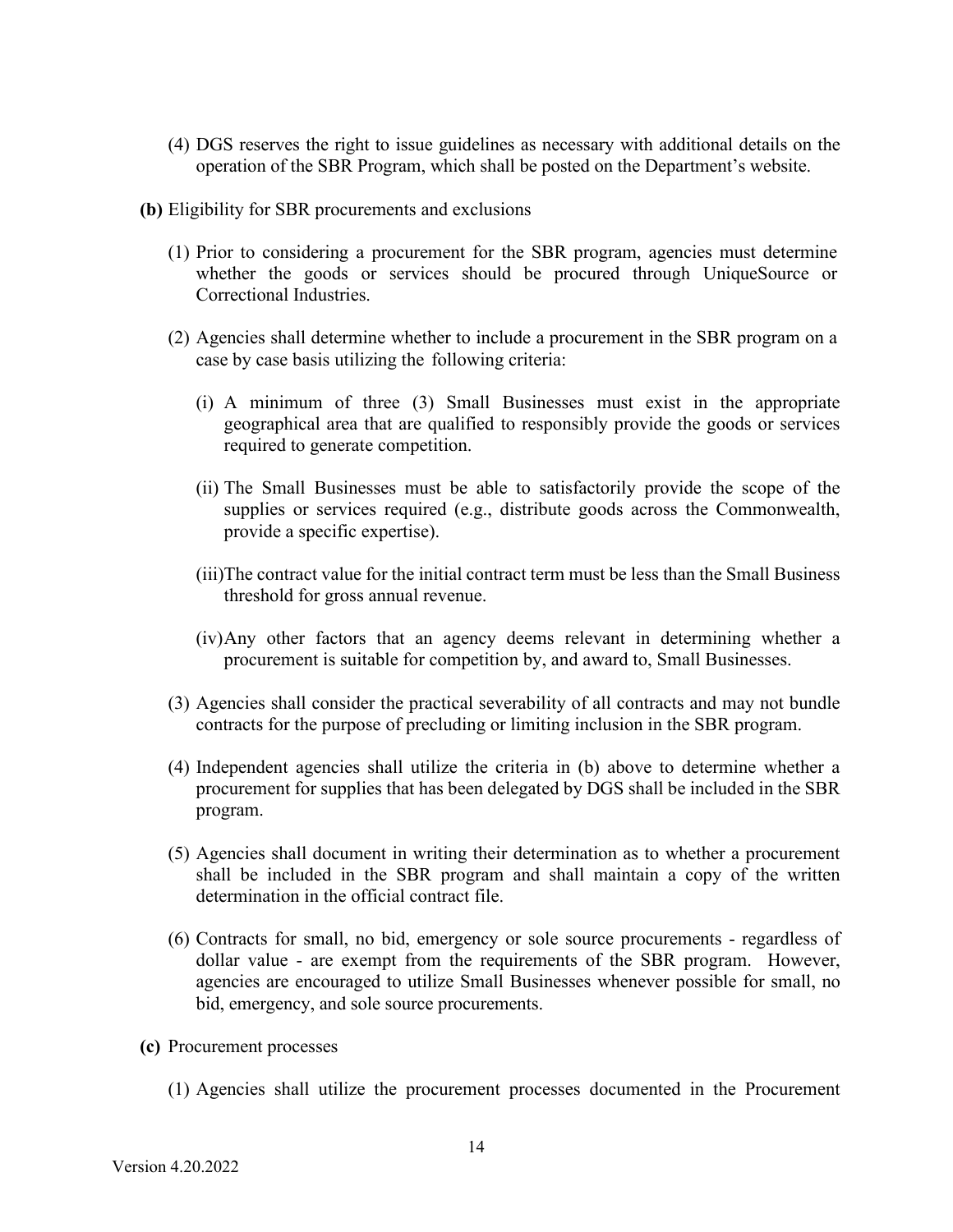Handbook for all SBR procurements, subject to the following:

- (i) For SBR procurements, agencies shall only seek competition from and shall only award contracts to those businesses possessing a valid Department-issued Small Business certification as of the bid or proposal due date and time, unless otherwise set forth in the procurement.
- (ii) Notices of SBR procurements shall be issued through the Department's publicly accessible Internet website consistent with Section 106.1(b) of the Commonwealth Procurement Code, 62 Pa. C.S. § 106.1(b). The public notice of an invitation for bids or requests for proposals shall indicate that the procurement is being issued as part of the SBR program.
- (iii)Agencies shall reject as non-responsive any bid or proposal submitted by an entity that is not a Department self-certified Small Business as of the bid or proposal due date and time, unless otherwise set forth in the procurement.
- (2) The selected Small Business must self-perform at least 51% of the work.
- (3) An SBR procurement may be canceled and re-issued as a procurement open to all businesses when, after issuing the SBR-designated solicitation, the issuing agency determines that one of the conditions set forth in Subsections (b)(2) above does not reasonably exist. The decision to cancel and re-issue a procurement shall be made in accordance with Section 521 of the Commonwealth Procurement Code, 62 Pa. C.S. § 521, and shall be deemed final. The re-issued procurement may, but is not required to, be considered for the setting of SDB and VBE participation goals.
- **(d)** Monitoring and Reporting to Measure Effectiveness of Program.
	- (1) Pursuant to Paragraph 2(e) of Executive Order 2011-09, the Department will measure the effectiveness of the SBR program by monitoring the following data on a yearly basis:
		- (i) The increase or decrease in the number of businesses attempting and/or successfully completing the Small Business self-certification process;
		- (ii) The increase or decrease in the number of contracts awarded to Small Businesses by agency and overall; and
		- (iii) The increase or decrease in the payments to Small Businesses by agency and overall.
	- (2) Pursuant to Paragraph 4(c) of Executive Order 2011-09, agencies shall provide to the Department, in the format and frequency requested by the Department, reports on the agency's progress in meeting its 15% SBR participation goal.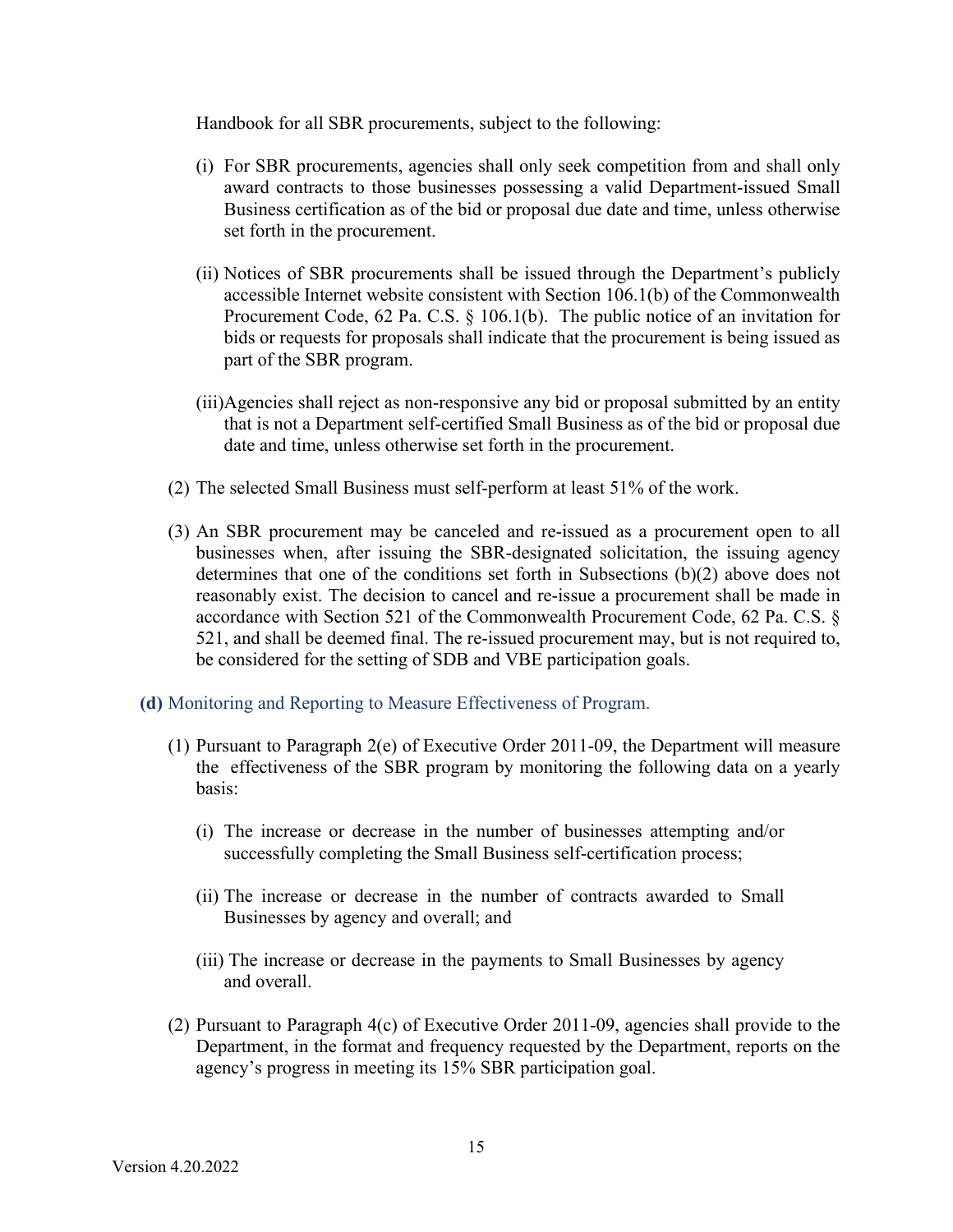#### **XIII. Small Diverse Business Program**.

- (a) *Scope*. The provisions of Subchapter XII shall apply to all procurements within the scope of this Policy except for procurements for construction and design professional services.
- (b) *Purpose*. To attain the SDB aspirational target under Section I of this policy, BDISBO, with the cooperation of the issuing Agency, shall attempt to set, where required, Contract Specific Goals for SDB participation. Each goal shall be expressed within the solicitation as a percentage of the dollar value of the contract.
- (c) *Waivers*. Bidders or offerors may in all instances request a partial or full waiver of a Contract Specific Goal for SDB participation, as set forth in Section XVI.
- (d) *Goal Setting*.
	- (1) BDISBO, with the cooperation of issuing Agency, shall assess the potential for SDB prime contractor and subcontractor participation in each procurement and estimate the amount of participation if any before the solicitation is issued.
	- (2) In setting a Contract Specific Goal, BDISBO and Agencies:
		- (iv)May not set a goal that solely relies on the Commonwealth's overall aspirational target, or any other jurisdiction's overall percentage goal; and
		- (v) Must incorporate an analysis of:
			- (A)The potential subcontract opportunities available in the procurement, which shall include the provision of supplies or services;
			- (B) The availability percentages for those subcontract opportunities as derived from the Commonwealth's most recent disparity study;
			- (C) The number of SDBs listed in the online searchable database of SDBs or otherwise identified as being certified to provide those subcontract opportunities;
			- (D)The availability of SDBs to respond competitively to the potential subcontract opportunities including geographical proximity, when relevant, and desired work location of SDBs identified under (ii)(C) of this Section to the location of the work to be performed;
			- (E) The feasibility of subcontracting opportunities given the nature and extent of the proposed contract;
			- (F) Participation of SDBs on past contracts of similar size, scope, and location; and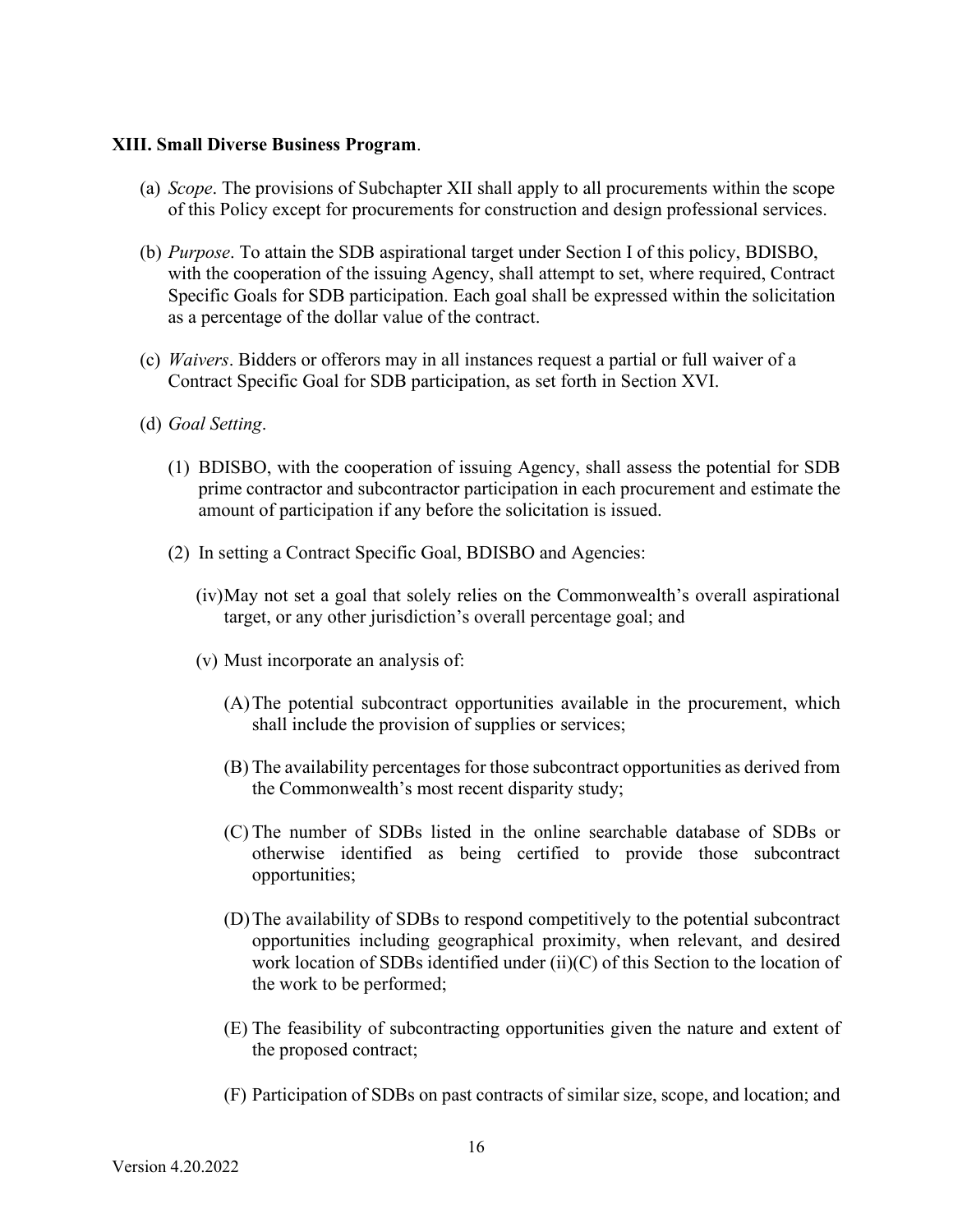(G)Other factors that contribute to Constitutional goal setting.

- (e) *Solicitation Documentation.*
	- (1) Each solicitation containing Contract Specific Goals for SDB participation shall contain those terms, conditions, and forms related to SDB participation as required by the Department.
	- (2) When a Contract Specific Goal for SDB participation is set for a procurement, a bidder or offeror shall submit with its bid or proposal a completed SDB Participation Submittal. A bidder or offeror must indicate one of the following on the SDB Participation Submittal:
		- (i) Their agreement to meet the Contract Specific Goal for SDB participation in full. In this instance a bidder or offeror must provide an SDB Utilization Schedule which identifies how the bidder or offeror will meet the Contract Specific Goal;
		- (ii) Their agreement to meet a portion of the Contract Specific Goal for SDB participation and request a partial waiver for the remainder of the Contract Specific Goal. In this instance a bidder or offeror must provide an SDB Utilization Schedule which identifies how the bidder or offeror will meet a portion of the Contract Specific Goal and also provide documentation of the bidder or offeror's Good Faith Efforts to meet the unmet portion of the Contract Specific Goal as set forth in Section XVI below; or
		- (iii)Request a Good Faith Efforts Waiver from all of the Contract Specific Goal. In this instance a bidder or offeror must provide documentation of the bidder or offeror's Good Faith Efforts to meet the Contract Specific Goal for SDB participation as set forth in Section XVI below.
	- (3) The failure to complete and submit the SDB Participation Submittal and additional required documentation as set forth in the solicitation documents may result in a determination that the bid or proposal is not responsive.
- (f) *SDB Subcontracting Provisions.*
	- (1) A bidder or offeror that is an SDB may satisfy a Contract Specific Goal for SDB participation through their own self-performance.
	- (2) When an SDB performs as a participant in a joint venture, the Commonwealth may count a portion of the total dollar value of the contract equal to the distinct, clearly defined portion of the work of the contract that the SDB performs with its own forces toward fulfilling the SDB participation goal, subject to the requirements of subsection (4) below.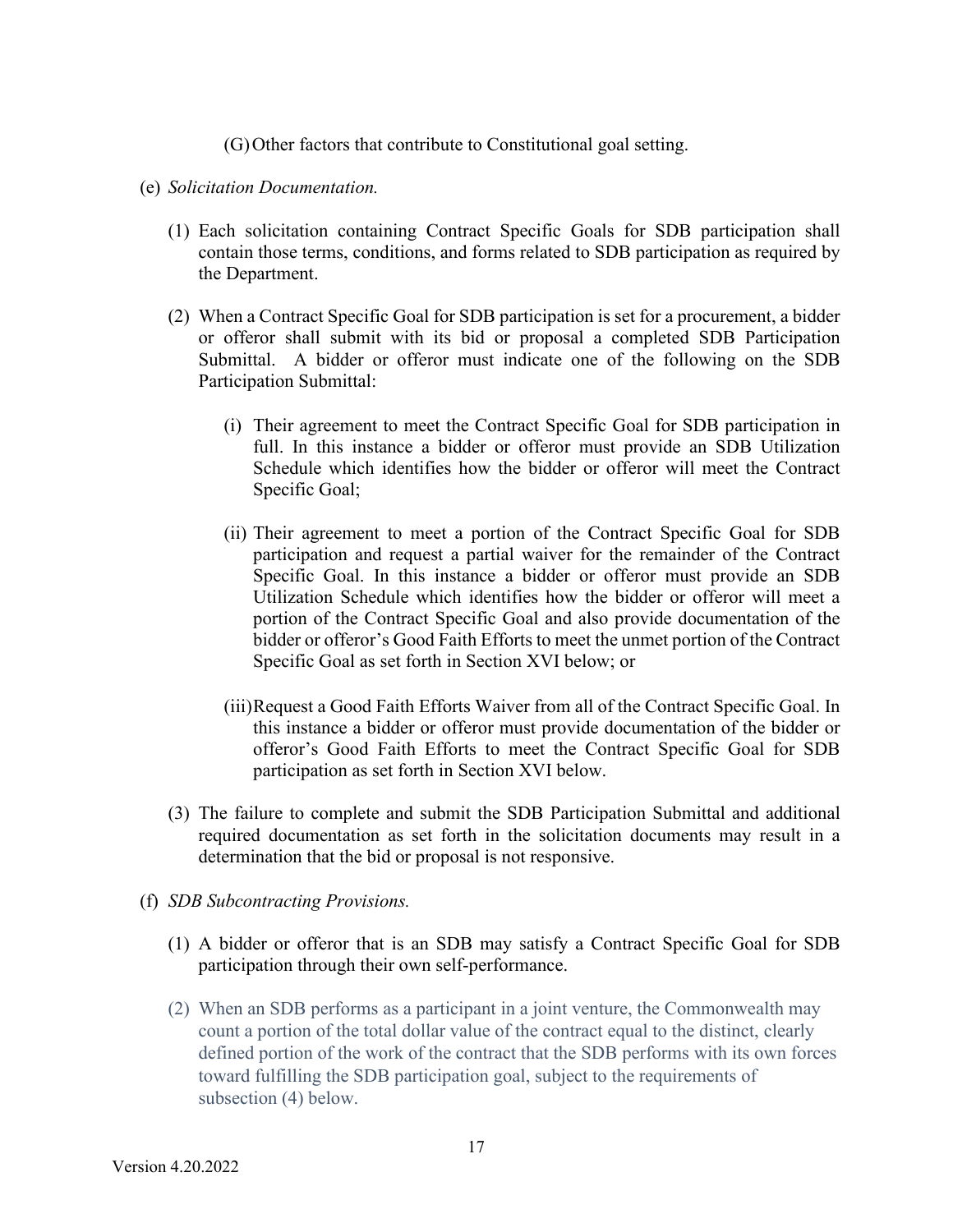- (3) Because the Contract Specific Goal for SDB participation is independent of any Contract Specific Goal for VBE participation, work performed by an SDB that is also a VBE can be used to meet both a Contract Specific Goal for SDB participation and a Contract Specific Goal for VBE participation through the same work.
- (4) A contractor may only count dollar amounts actually paid to an SDB for performance of a Commercially Useful Function towards satisfying its SDB participation commitments. In addition, the SDB subcontractor, through its own employees, must perform at least 50% of the amount of the subcontract.
- (g) *Contract requirements.* 
	- (1) A prime contractor's commitment to meet Contract Specific Goals and their commitment to utilize SDBs listed within the SDB Utilization Schedule shall become contractual obligations of the prime contractor. A prime contractor's failure to meet the SDB commitments may result in the imposition of sanctions as set forth in Section XVIII(d) of this policy, Section 531 of the Commonwealth Procurement Code,  $(62 \text{ Pa. C.S. } § 531)$ , and any additional sanctions available under the contract.
	- (2) Solicitation documents completed and submitted by the selected bidder or offeror in connection with its SDB participation commitments including the SDB Participation Submittal, SDB Utilization Schedule, and, if applicable, any documentation supporting a request for a Good Faith Efforts Waiver shall be made part of the contract.
- (h) *Subcontract requirements*.
	- (1) The selected bidder or offeror and the SDBs that will be used to satisfy the selected bidder or offeror's SDB commitments must enter into a final, definitive subcontract agreement signed by the selected bidder or offeror and the SDB within the time frame specified in the solicitation document. The subcontract agreement must contain those items as specified in the solicitation document.
	- (2) If a subcontract agreement is required by the solicitation document but the selected bidder or offeror and a SDB listed on the SDB Utilization Schedule cannot agree upon a definitive subcontract within the required time frame specified in the solicitation, the selected bidder or offeror must provide written notification to the issuing Agency and BDISBO to assist with resolution.
	- (3) The prime contractor must provide a copy of any required subcontract with an SDB to BDISBO or the Agency within ten (10) business days of receiving such a request.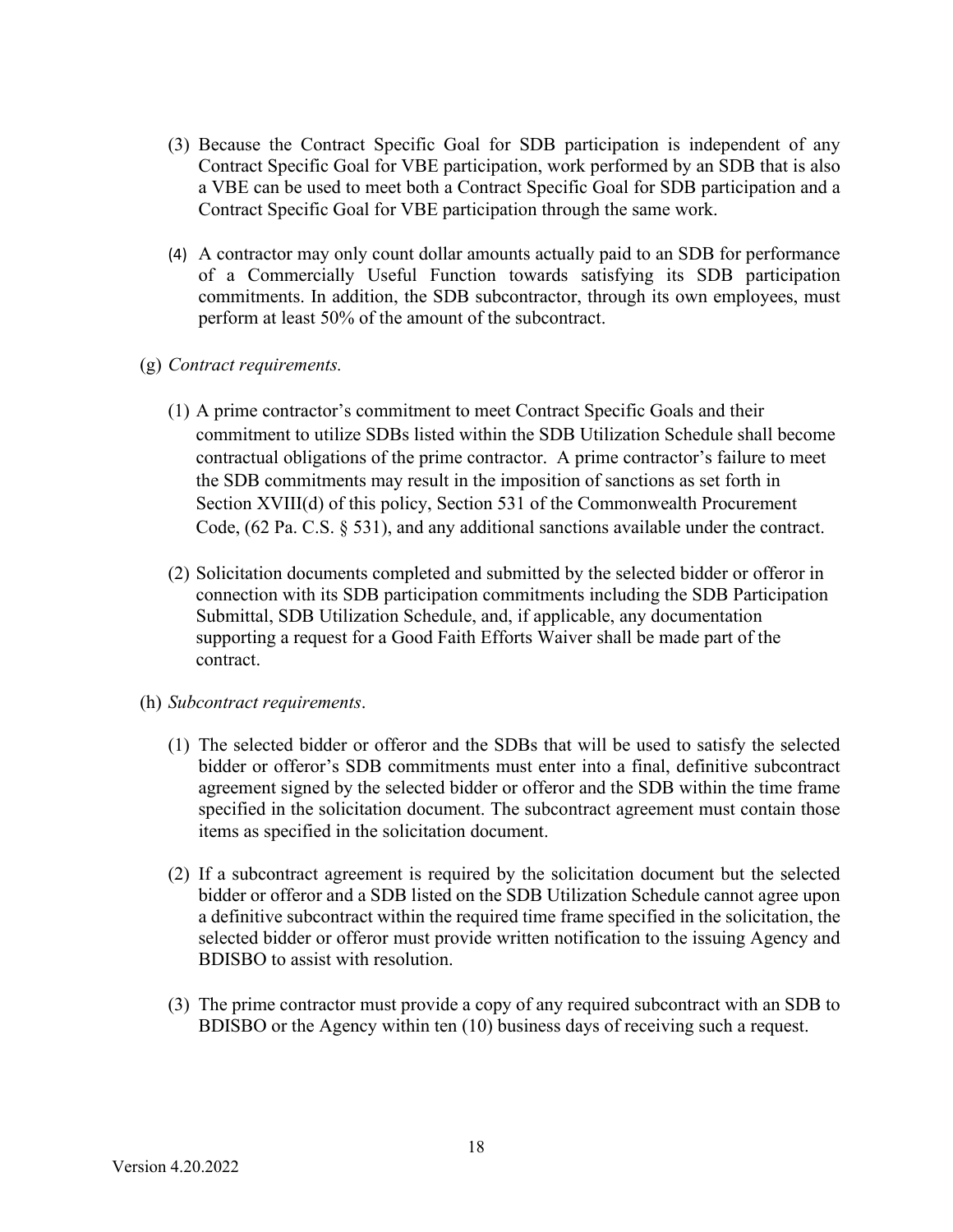#### **XIV. Program for Construction and Design Professional Services.**

- (a) *Scope*. The provisions of Subchapter XIII shall apply to all procurements for construction and design professional services.
- (b) *Purpose*. To attain the SDB aspirational target under Section I of this policy, BDISBO, with the cooperation of the issuing Agency, shall attempt to set, where required, Contract Specific Goals for SDB participation. Each goal shall be expressed within the solicitation as a percentage of the dollar value of the contract.
- (c) *Waivers*. Bidders or offerors may in all instances request a partial or full waiver of a Contract Specific Goal for SDB participation, as set forth in Section XVI below.
- (d) *Goal Setting*.
	- (1) BDISBO, with the cooperation of issuing Agency, shall assess the potential for SDB participation in each procurement and estimate the amount of participation if any before the solicitation is issued.
	- (2) In setting a Contract Specific Goal, BDISBO and Agencies:
		- (i) May not set a goal that solely relies on the Commonwealth's overall aspirational target, or any other jurisdiction's overall percentage goal; and
		- (ii) Must incorporate an analysis of:
			- (A)The potential subcontract opportunities available in the prime contract, which shall include the provision of supplies or services;
			- (B) The availability percentages for those subcontract opportunities as derived from the Commonwealth's most recent disparity study;
			- (C) The number of SDBs listed in the online searchable database of SDBs or otherwise identified as being certified to provide those subcontract opportunities;
			- (D)The availability of SDBs to respond competitively to the potential subcontract opportunities including geographical proximity, when relevant, and desired work location of SDBs identified under (ii)(C) of this Section to the location of the work to be performed;
			- (E) The feasibility of subcontracting opportunities given the nature and extent of the proposed contract;
			- (F) Participation of SDBs on past contracts of similar size, scope, and location; and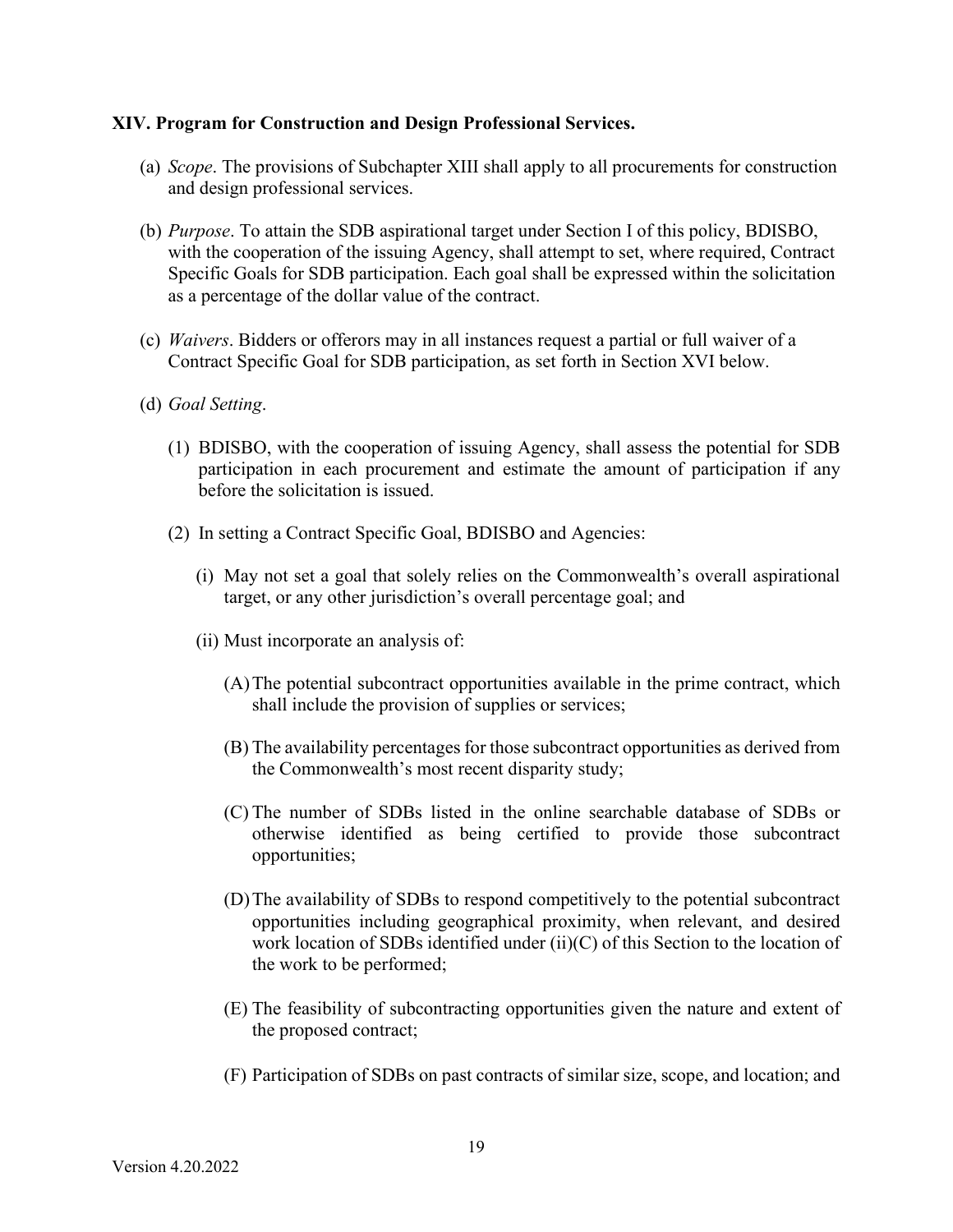(G)Other factors that contribute to Constitutional goal setting.

- (e) *Solicitation Documentation.*
	- (1) Each solicitation containing Contract Specific Goals for SDB participation shall contain those terms, conditions, and forms related to SDB participation as required by the Department.
	- (2) When a Contract Specific Goal for SDB participation is set for a procurement, a bidder or offeror shall submit with its bid or proposal a completed SDB Participation Submittal. A bidder or offeror must indicate one of the following on the SDB Participation Submittal:
		- (i) Their agreement to meet the Contract Specific Goal for SDB participation in full. In this instance a bidder or offeror must provide an SDB Utilization Schedule which identifies how the bidder or offeror will meet the Contract Specific Goal;
		- (ii) Their agreement to meet a portion of the Contract Specific Goal for SDB participation and request a partial waiver for the remainder of the Contract Specific Goal. In this instance a bidder or offeror must provide an SDB Utilization Schedule which identifies how the bidder or offeror will meet a portion of the Contract Specific Goal and also provide documentation of the bidder or offeror's Good Faith Efforts to meet the unmet portion of the Contract Specific Goal as set forth in Section XVI below; or
		- (iii)Request a Good Faith Efforts Waiver from all of the Contract Specific Goal. In this instance a bidder or offeror must provide documentation of the bidder or offeror's Good Faith Efforts to meet the Contract Specific Goal for SDB participation as set forth in Section XVI below.
	- (3) The failure to complete and submit the SDB Participation Submittal and additional required documentation as set forth in the solicitation documents may result in a determination of nonresponsiveness.
- (f) *SDB Subcontracting Provisions.*
	- (1) A bidder or offeror that is an SDB may satisfy a Contract Specific Goal for SDB participation through their own self-performance.
	- (2) When an SDB performs as a participant in a joint venture, the Commonwealth may count a portion of the total dollar value of the contract equal to the distinct, clearly defined portion of the work of the contract that the SDB performs with its own forces toward fulfilling the SDB participation goal subject to the subcontracting category and crediting set forth in subsection (4) below.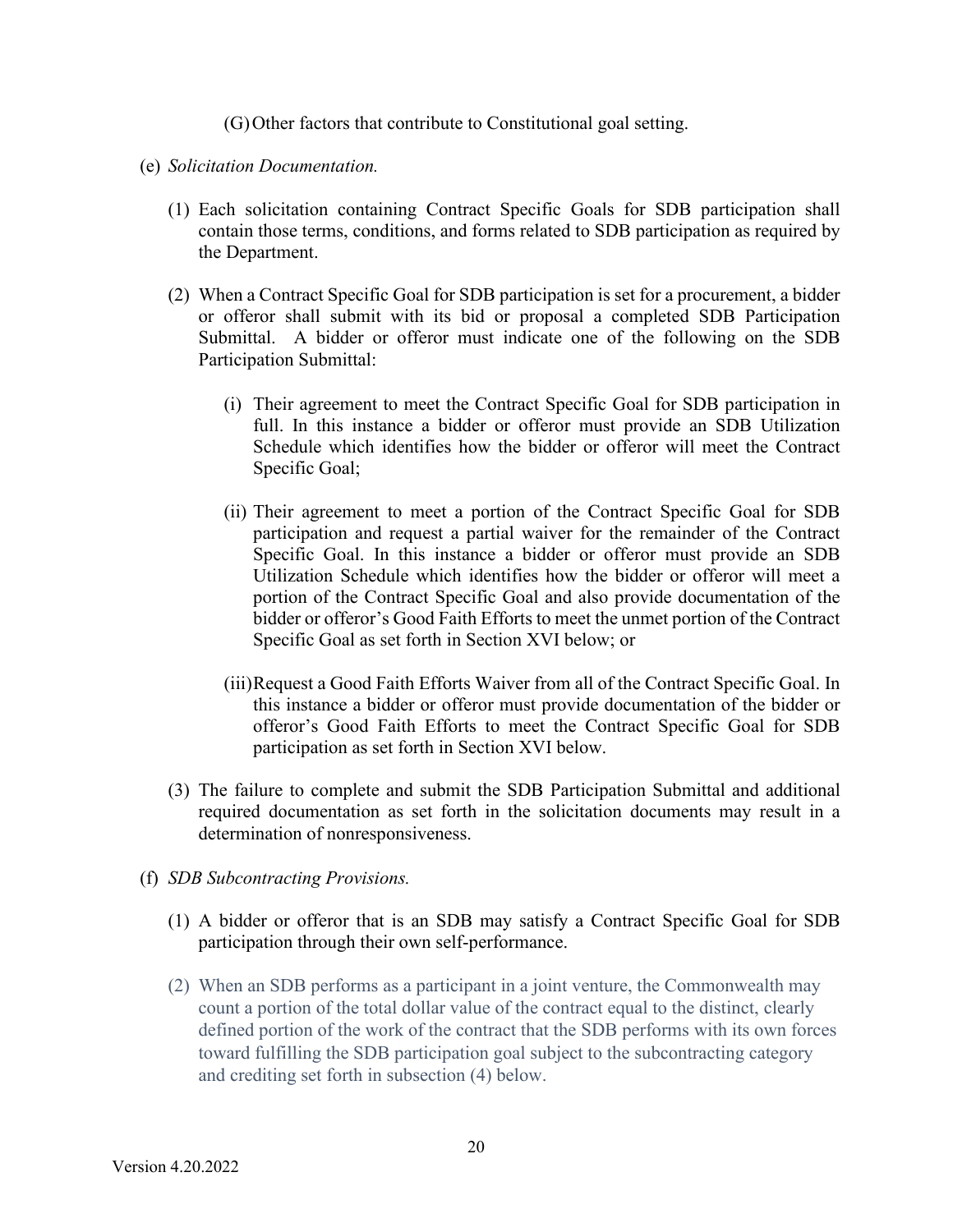- (3) Because the Contract Specific Goal for SDB participation is independent of any Contract Specific Goal for VBE participation, work performed by an SDB that is also a VBE can be used to meet both a Contract Specific Goal for SDB participation and a Contract Specific Goal for VBE participation through the same work.
- (4) Contractors may satisfy a Contract Specific Goal for SDB participation through the use of SDB subcontractors, manufacturers, or suppliers in accordance with the following chart, unless otherwise specified in the procurement documents:

| <b>SDB Subcontracting Category</b>                                                                                                                                                                                       | % of Credit                                                                                                                                                                                                                                                                                                                            |
|--------------------------------------------------------------------------------------------------------------------------------------------------------------------------------------------------------------------------|----------------------------------------------------------------------------------------------------------------------------------------------------------------------------------------------------------------------------------------------------------------------------------------------------------------------------------------|
| Subcontractors: The SDB subcontractor,<br>through its own employees, shall perform at<br>least 50% of the amount of the subcontract,<br>unless the SDB subcontractor is performing<br>one of the functions listed below. | Count 100% of the subcontract amount.                                                                                                                                                                                                                                                                                                  |
| Manufacturer                                                                                                                                                                                                             | Count 100% of the total cost of the materials or<br>supplies purchased<br><b>SDB</b><br>from<br>the<br>manufacturer.                                                                                                                                                                                                                   |
| Stocking supplier                                                                                                                                                                                                        | Count 60% of the total cost of the materials or<br>supplies purchased from the SDB stocking<br>supplier.                                                                                                                                                                                                                               |
| Nonstocking supplier                                                                                                                                                                                                     | Count only the amount of the fee or commission<br>charged by the SDB nonstocking supplier for<br>assistance in the procurement of the materials<br>and supplies provided the fees are reasonable<br>and not excessive as compared with fees<br>customarily allowed for similar services and as<br>further defined in the solicitation. |

(g) *Contract requirements.* 

- (1) A prime contractor's commitment to meet Contract Specific Goals and their commitment to utilize SDBs listed within the SDB Utilization Schedule shall become contractual obligations of the prime contractor. A prime contractor's failure to meet the SDB commitments may result in the imposition of sanctions as set forth in Section XVIII(d) of this policy, Section 531 of the Commonwealth Procurement Code, (62 Pa. C.S. § 531), and any additional sanctions available under the contract.
- (2) Solicitation documents completed and submitted by the selected bidder or offeror in connection with its SDB participation commitments including the SDB Participation Submittal, SDB Utilization Schedule, and, if applicable, any documentation supporting a request for a Good Faith Efforts Waiver shall be made part of the contract.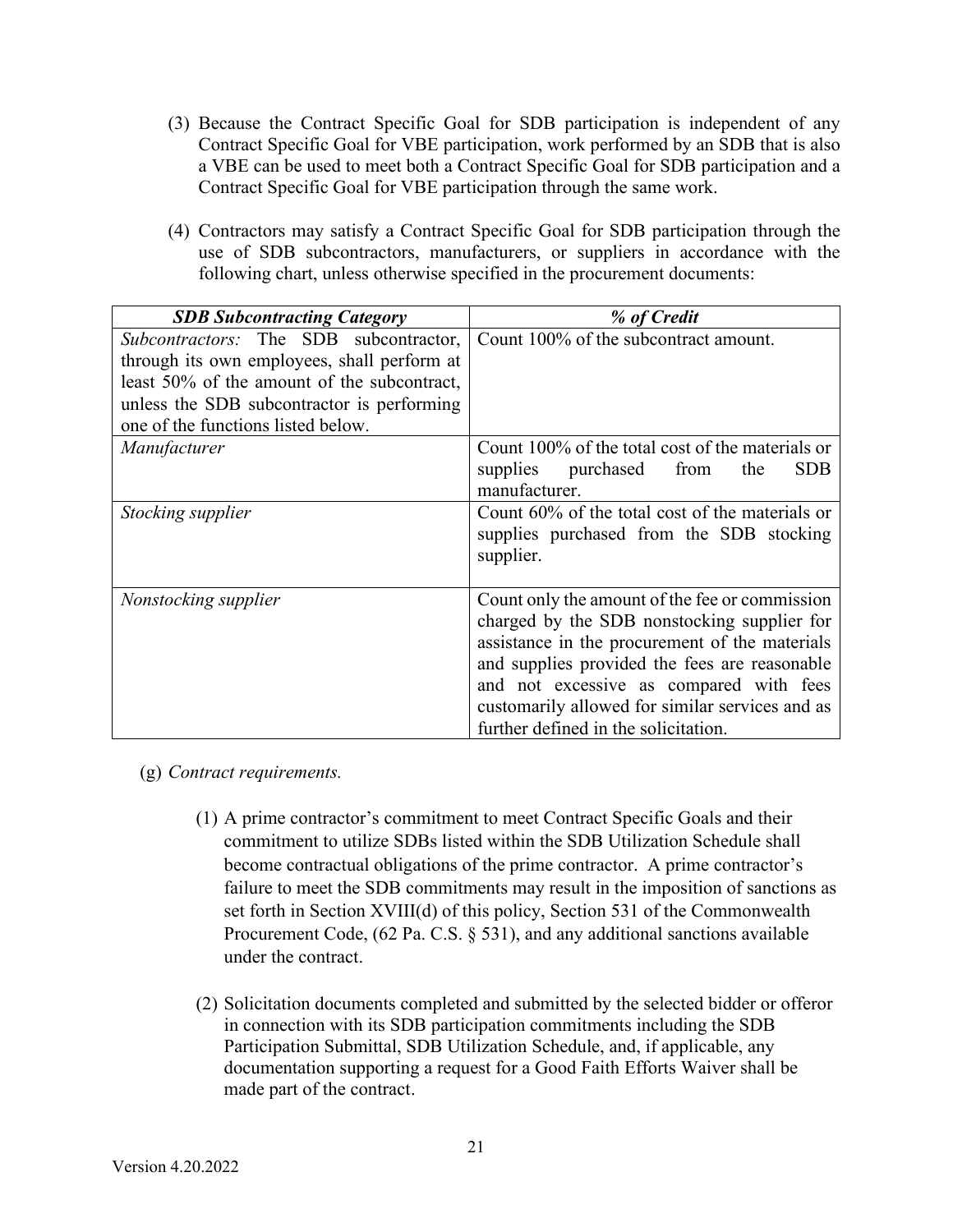- (h) *Subcontract requirements*.
	- (1) The selected bidder or offeror and the SDBs that will be used to satisfy the selected bidder or offeror's SDB commitments must enter into a final, definitive subcontract agreement signed by the selected bidder or offeror and the SDB within the time frame specified in the solicitation document. The subcontract agreement must contain those items as specified in the solicitation document.
	- (2) If a subcontract agreement is required by the solicitation document but the selected bidder or offeror and a SDB listed on the SDB Utilization Schedule cannot agree upon a definitive subcontract within the required time frame specified in the solicitation, the selected bidder or offeror must provide written notification to the issuing Agency and BDISBO to assist with resolution.
	- (3) The prime contractor must provide a copy of any required subcontract with an SDB to BDISBO or the Agency within ten (10) business days of receiving such a request.
	- (4) The subcontract requirements set forth in this subsection (h) apply to contracts between a design professional and its consultant(s)

### **XV. Veteran Business Enterprise Program**.

- (a) *Scope*. The provisions of Subchapter XIV shall apply to all procurements within the scope of this Policy.
- (b) *Purpose*. To attain the VBE aspirational target under Section I of this policy, BDISBO, with the cooperation of the issuing Agency, shall attempt to set, where required, Contract Specific Goals for VBE participation. Each goal shall be expressed within the solicitation as a percentage of the dollar value of the contract.
- (c) *Waivers*. Bidders or offerors may in all instances request a partial or full waiver of a Contract Specific Goal for VBE participation, as set forth in Section XVI below.
- (d) *Goal Setting*.
	- (1) BDISBO, with the cooperation of issuing Agency, shall assess the potential for VBE participation in each procurement and estimate the amount of participation if any before the solicitation is issued.
	- (2) In setting a Contract Specific Goal, BDISBO and Agencies:
		- (i) May not set a goal that solely relies on the Commonwealth's overall aspirational target, or any other jurisdiction's overall percentage goal; and
		- (ii) May incorporate an analysis of: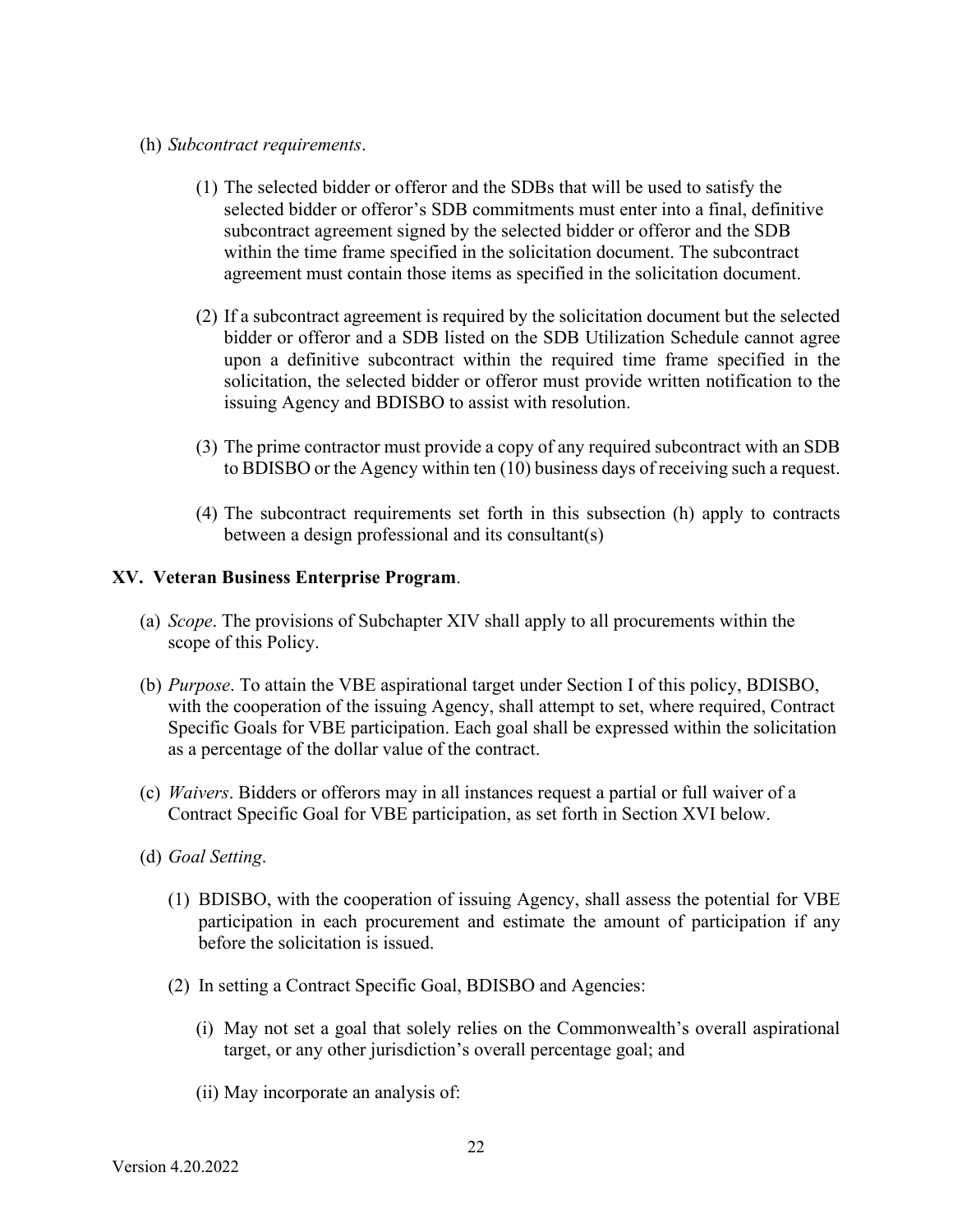- (A)The potential subcontract opportunities available in the prime contract, which shall include the provision of supplies or services;
- (B) The availability percentages for those subcontract opportunities as derived from the Commonwealth's most recent disparity study;
- (C) The number of VBEs listed in the online searchable database of VBEs or otherwise identified as being certified to provide those subcontract opportunities;
- (D)The availability of VBEs to respond competitively to the potential subcontract opportunities including geographical proximity, when relevant, and desired work location of VBEs identified under (ii)(C) of this Section to the location of the work to be performed;
- (E) The feasibility of subcontracting opportunities given the nature and extent of the proposed contract;
- (F) Participation of VBEs on past contracts of similar size, scope, and location; and

(G)Any other pertinent factors.

- (e) *Solicitation Documentation.*
	- (1) Each solicitation containing Contract Specific Goals for VBE participation shall contain those terms, conditions, and forms related to VBE participation as required by the Department.
	- (2) When a Contract Specific Goal for VBE participation is set for a procurement, a bidder or offeror shall submit with its bid or proposal a completed VBE Participation Submittal. A bidder or offeror must indicate one of the following on the VBE Participation Submittal:
		- (i) Their agreement to meet the Contract Specific Goal for VBE participation in full. In this instance a bidder or offeror must provide a VBE Utilization Schedule which identifies how the bidder or offeror will meet the Contract Specific Goal;
		- (ii) Their agreement to meet a portion of the Contract Specific Goal for VBE participation and request a partial waiver for the remainder of the Contract Specific Goal. In this instance a bidder or offeror must provide a VBE Utilization Schedule which identifies how the bidder or offeror will meet a portion of the Contract Specific Goal and also provide documentation of the bidder or offeror's Good Faith Efforts to meet the unmet portion of the Contract Specific Goal for VBE participation. The documentation and determination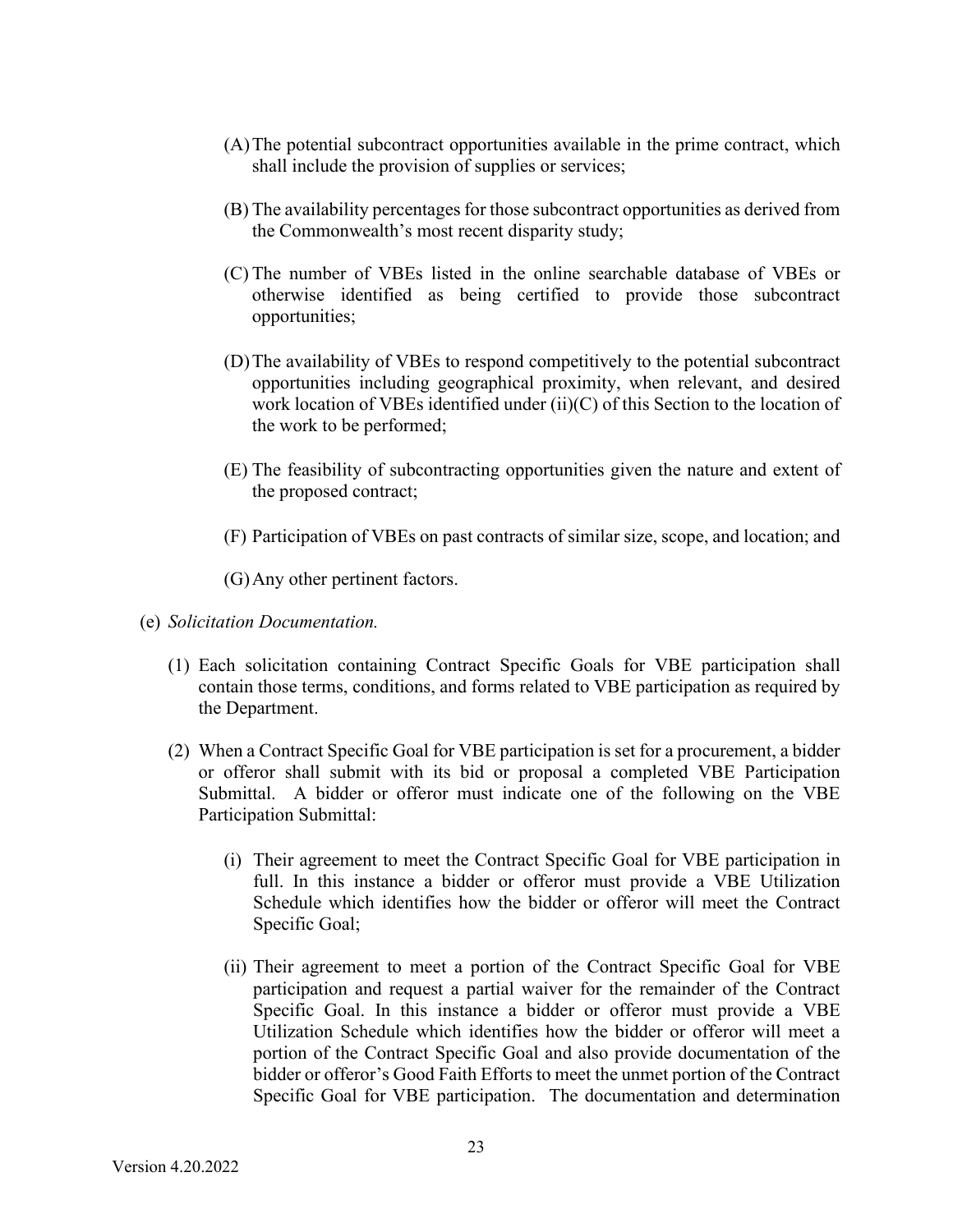process for Good Faith Efforts Wavier requests for Contract Specific Goals for VBE participation shall be consistent with the documentation and determination process for Good Faith Effort Waiver Requests for Contract Specific Goals for SDB participation set forth in Section XVI below; or

- (iii)Request a Good Faith Efforts Waiver from all of the Contract Specific Goal. In this instance a bidder or offeror must provide documentation of the bidder or offeror's Good Faith Efforts to meet the Contract Specific Goal for VBE participation. The documentation and determination process for Good Faith Efforts Wavier requests for Contract Specific Goals for VBE participation shall be consistent with the documentation and determination process for Good Faith Effort Waiver Requests for Contract Specific Goals for SDB participation set forth in Section XVI below.
- (3) The failure to complete and submit the VBE Participation Submittal and additional required documentation as set forth in the solicitation documents may result in a determination that the bid or proposal is not responsive.
- (f) *VBE Subcontracting Provisions.*
	- (1) A bidder or offeror that is a VBE may satisfy a Contract Specific Goal for VBE participation through their own self-performance.
	- (2) When a VBE performs as a participant in a joint venture, the Commonwealth may count a portion of the total dollar value of the contract equal to the distinct, clearly defined portion of the work of the contract that the VBE performs with its own forces toward fulfilling the VBE participation goal, subject to the provisions of subsection (4) below.
	- (3) Because the Contract Specific Goal for VBE participation is independent of any Contract Specific Goal for SDB participation, work performed by a VBE that is also an SDB can be used to meet both a Contract Specific Goal for VBE participation and a Contract Specific Goal for SDB participation through the same work.
	- (4) For procurements subject to the Small Diverse Business Program, prime Contractors may satisfy a Contract Specific Goal for VBE participation through the use of VBEs in accordance with Section XIII unless otherwise specified in the procurement documents. For procurements subject to the Program for Construction and Design Professional Services, prime Contractors may satisfy a Contract Specific Goal for VBE participation through the use of VBE subcontractors, manufacturers, or suppliers in accordance with Section XIV unless otherwise specified in the procurement documents.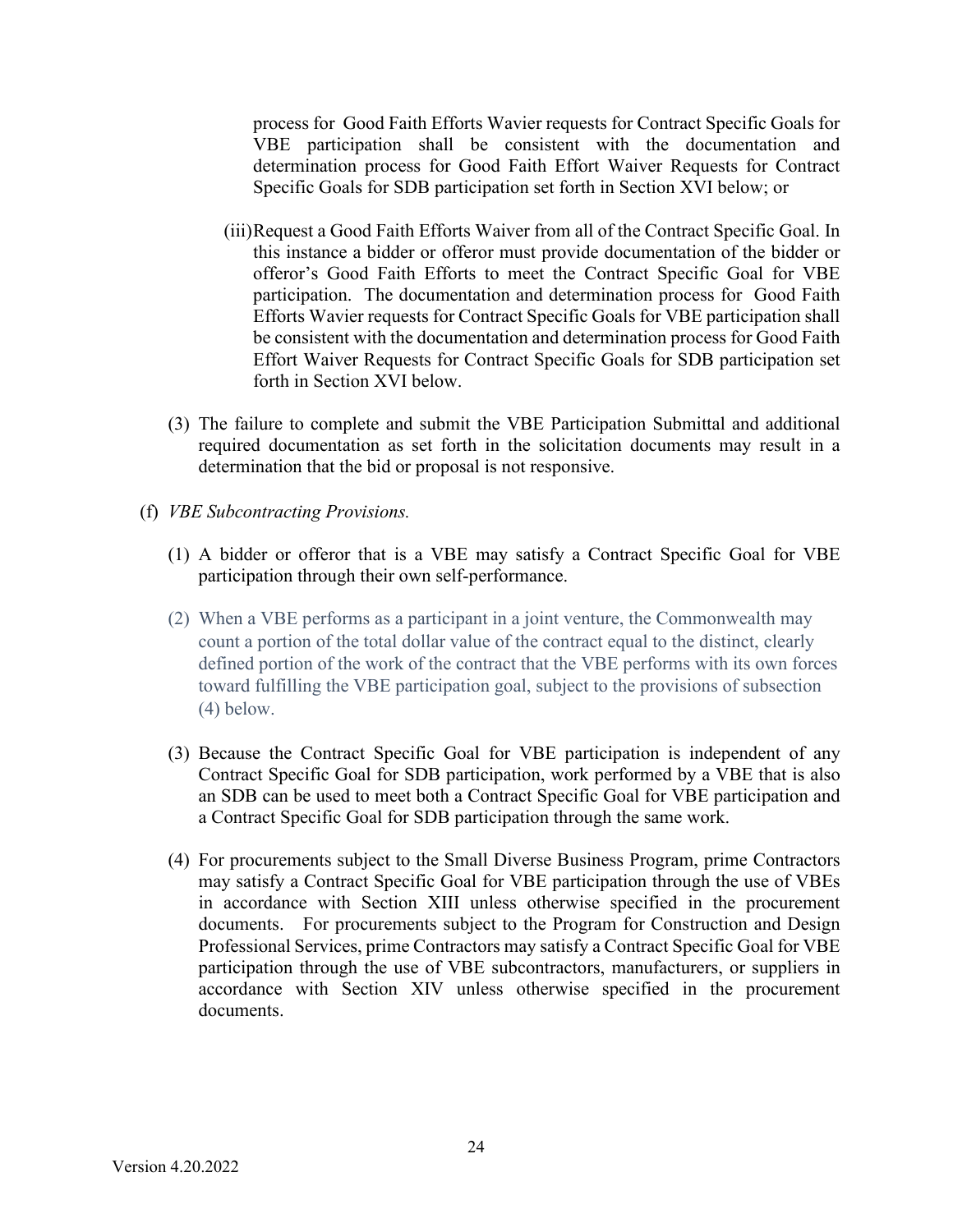- (g) *Contract requirements.* 
	- (1) A prime contractor's commitment to meet Contract Specific Goals and their commitment to utilize VBEs listed within the VBE Utilization Schedule shall become contractual obligations of the prime contractor. A prime contractor's failure to meet the VBE commitments may result in the imposition of sanctions as set forth in Section XVIII(d) of this policy, Section 531 of the Commonwealth Procurement Code, (62 Pa. C.S. § 531), and any additional sanctions available under the contract.
	- (2) Solicitation documents completed and submitted by the selected bidder or offeror in connection with its VBE participation commitments including the VBE Participation Submittal, VBE Utilization Schedule, and, if applicable, any documentation supporting a request for a Good Faith Efforts Waiver shall be made part of the contract.
- (h) *Subcontract requirements*.
	- (1) For procurements subject to the Small Diverse Business Program, the subcontract requirements of Section XIII apply to prime Contractor commitments to VBEs in the same manner as they apply to commitments to SDBs. For procurements subject to the Program for Construction and Design Professional Services, the subcontract requirements of Section XIV apply to prime Contractor commitments to VBEs in the same manner as they apply to commitments to VBEs.

# **XVI. Good Faith Efforts Waiver.**

- (a) If a bidder or offeror believes they will be unable to achieve the Contract Specific Goal, they may in all instances request a full or partial Good Faith Efforts Waiver from the Contract Specific Goal. A request for a Good Faith Efforts Waiver may include the following supporting documentation as set forth in the Good Faith Efforts Documentation to Support Waiver Request:
	- (1) A detailed statement of the efforts made to select portions of the work proposed to be performed by SDBs (or VBEs as applicable) in order to increase the likelihood of achieving the stated goals;
	- (2) A detailed statement of the efforts made to contact and negotiate with SDBs (or VBEs as applicable), including:
		- (i) The names, addresses, dates, telephone numbers, and classification of SDBs (or VBEs as applicable) contacted, and
		- (ii) A copy of the information provided to SDBs (or VBEs as applicable) regarding the plans, specifications, and anticipated time schedule for portions of the work to be performed;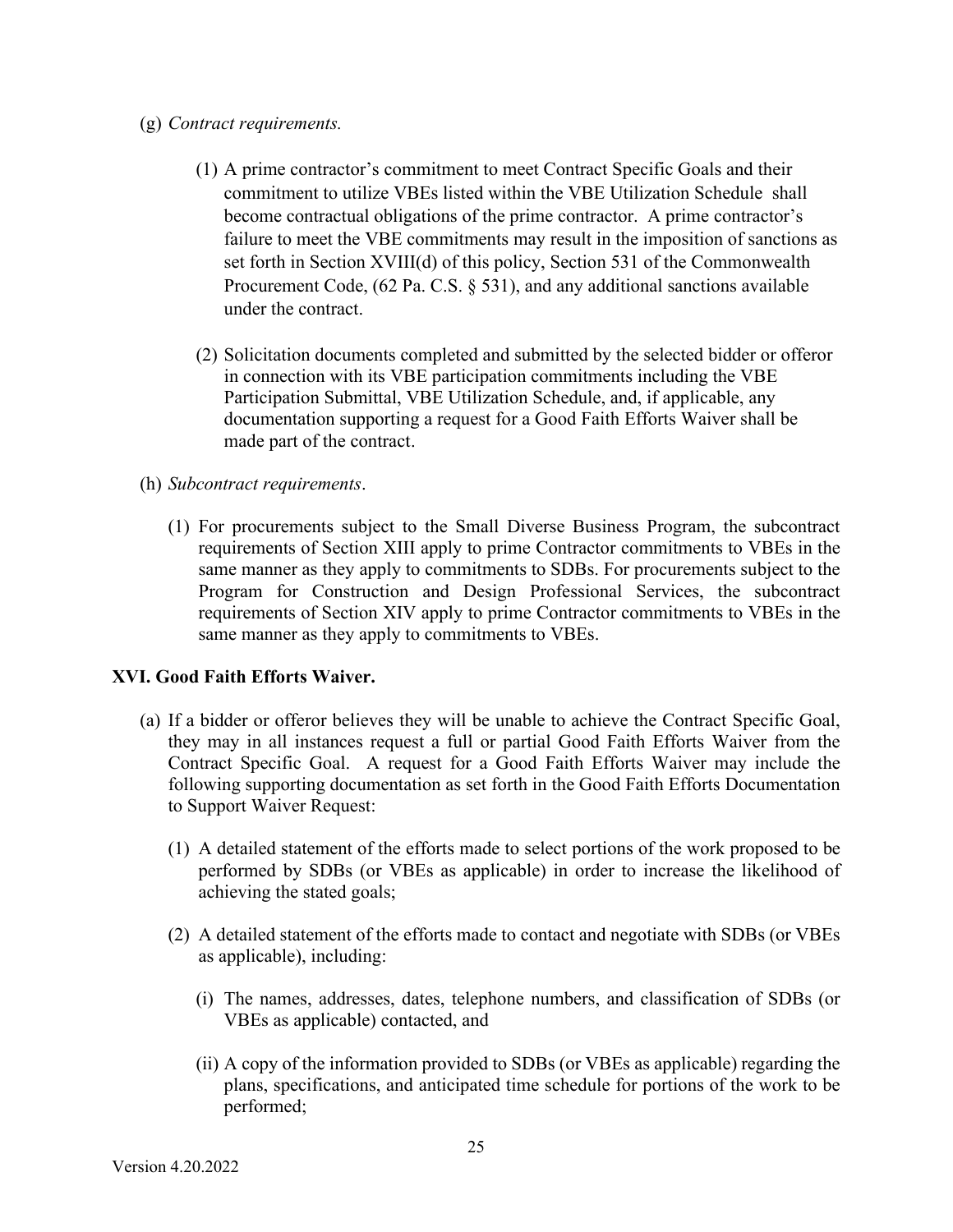- (3) As to each SDB (or VBE as applicable) that placed a subcontract quotation or offer that the bidder or offeror considers not to be acceptable, a detailed statement of the reasons for this conclusion with supporting documentation;
- (4) A list of SDBs (or VBEs as applicable) found to be unavailable, which shall be accompanied by an unavailability verification form signed by the SDB (or VBE as applicable), or a statement from the bidder or offeror that the SDB (or VBE as applicable) refused or failed to give the written verification; and
- (5) The record of the bidder's or offeror's compliance with the outreach efforts as set forth within the solicitation documentation.
- (b) A Good Faith Efforts Waiver of a Contract Specific Goal may be granted only upon a reasonable demonstration by a bidder or offeror that the Contract Specific Goal was unable to be achieved, or was unable to be achieved at a reasonable price, and if the head of the Issuing Agency or their designee based on the recommendation of BDISBO determines that the public interest is served by a Good Faith Efforts Waiver. In making a determination under this Section, the head of the issuing Agency or their designee and BDISBO may consider engineering estimates, catalogue prices, general market availability, and availability of SDBs (or VBEs as applicable) in the area in which the work is to be performed, other bids or offers and subcontract bids or offers substantiating significant variances between SDB and non-SDB (or VBE and non-VBE as applicable) cost of participation and their impact on the overall cost of the contract to the Commonwealth, and any other relevant factor. The issuing Agency shall provide written notice of the denial of a Good Faith Efforts Waiver request with a copy provided to BDISBO.
- (c) A bidder or offeror's failure to meet the Contract Specific Goal in full and their failure to demonstrate that they made Good Faith Efforts to meet any unmet portion of the Contract Specific Goal will result in a determination that the bid or proposal is not responsive.
- (d) The Good Faith Efforts Waiver request including any supporting documentation, the Good Faith Efforts Waiver determination, and the reasons for the determination shall be maintained in the official contract file.

### **XVII. Amendment of Commitments.**

- (a) The selected bidder or offeror cannot alter its overall SDB or VBE commitments or commitments made to individual SDBs or VBEs without written approval from the Issuing Officer and BDISBO.
- (b) The selected bidder or offeror shall notify the Contracting Officer of the Issuing Office and BDISBO when circumstances arise that may negatively impact the selected bidder's or offeror's ability to comply with SDB or VBE commitments.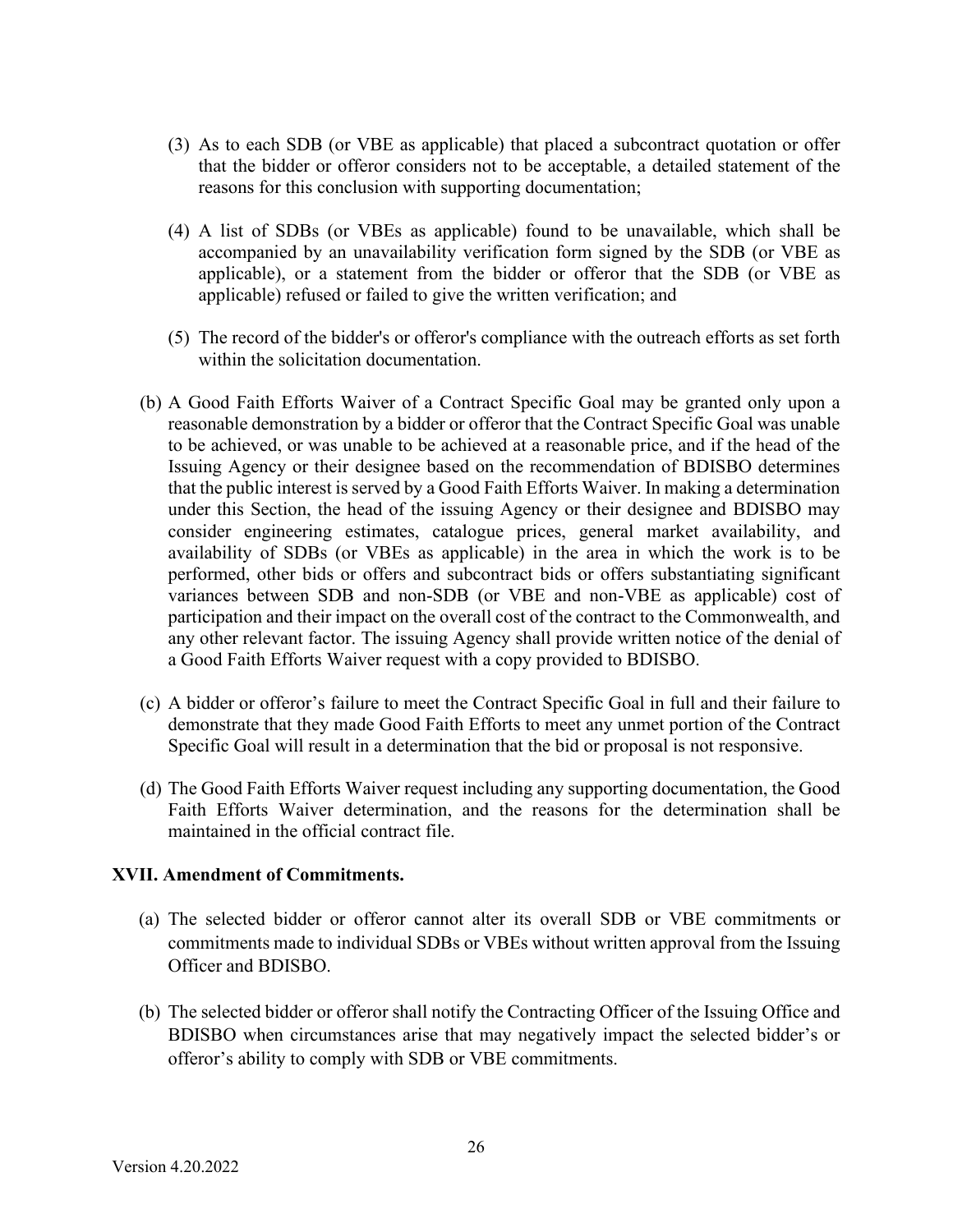- (c) The selected bidder or offeror may not terminate or otherwise cancel a subcontract with a firm listed on the Utilization Schedule without showing good cause why the subcontract should be terminated or cancelled, providing a corrective action plan, and receiving written approval from the Issuing Office and BDISBO.
- (d) Both the overall percentage of SDB or VBE commitments and individual SDB or VBE commitments must be maintained in the event the contract is assigned to another prime contractor.
- (e) An agency reserves the right to require SDB or VBE participation on change orders or amendments for additional work not already subject to an SDB or VBE commitment as further described in the solicitation documents.

## **XVIII. Compliance.**

- (a) To ensure compliance with a prime Contractor's SDB and VBE commitments, BDISBO shall:
	- (1) Verify that the firms listed in the Utilization Schedule are actually performing work and receiving compensation as set forth in the Utilization Schedule; and
	- (2) Monitor and collect data on contractor compliance with the prime Contractor's SDB and/or VBE participation commitments.
- (b) The prime Contractor shall:
	- (1) Permit BDISBO and the contracting Agency to inspect any relevant matter, including records and the jobsite and to interview subcontractors and workers;
	- (2) Ensure that SDBs or VBEs are paid any undisputed amount to which the SDB or VBE is entitled within 14 calendar days of the prime contractor's receipt of payment from the Commonwealth for such work;
	- (3) Submit to BDISBO, in the format required by BDISBO, within the time frame set forth within the solicitation document, a Utilization Report listing payments made to each SDB or VBE and any unpaid invoices over 30 calendar days old received from an SDB or VBE, and the reason payment has not been made. This information will be used to track and confirm the actual dollar amount paid to SDBs and VBEs and will serve as a record of fulfillment of the contractual commitment(s). If there was no activity, the form must be completed by stating "No activity"; and
	- (4) Include in its agreements with its SDBs and VBEs a requirement that the SDB or VBE submit to BDISBO, within the time frame set forth within the solicitation document, a report identifying the prime contract, and listing: